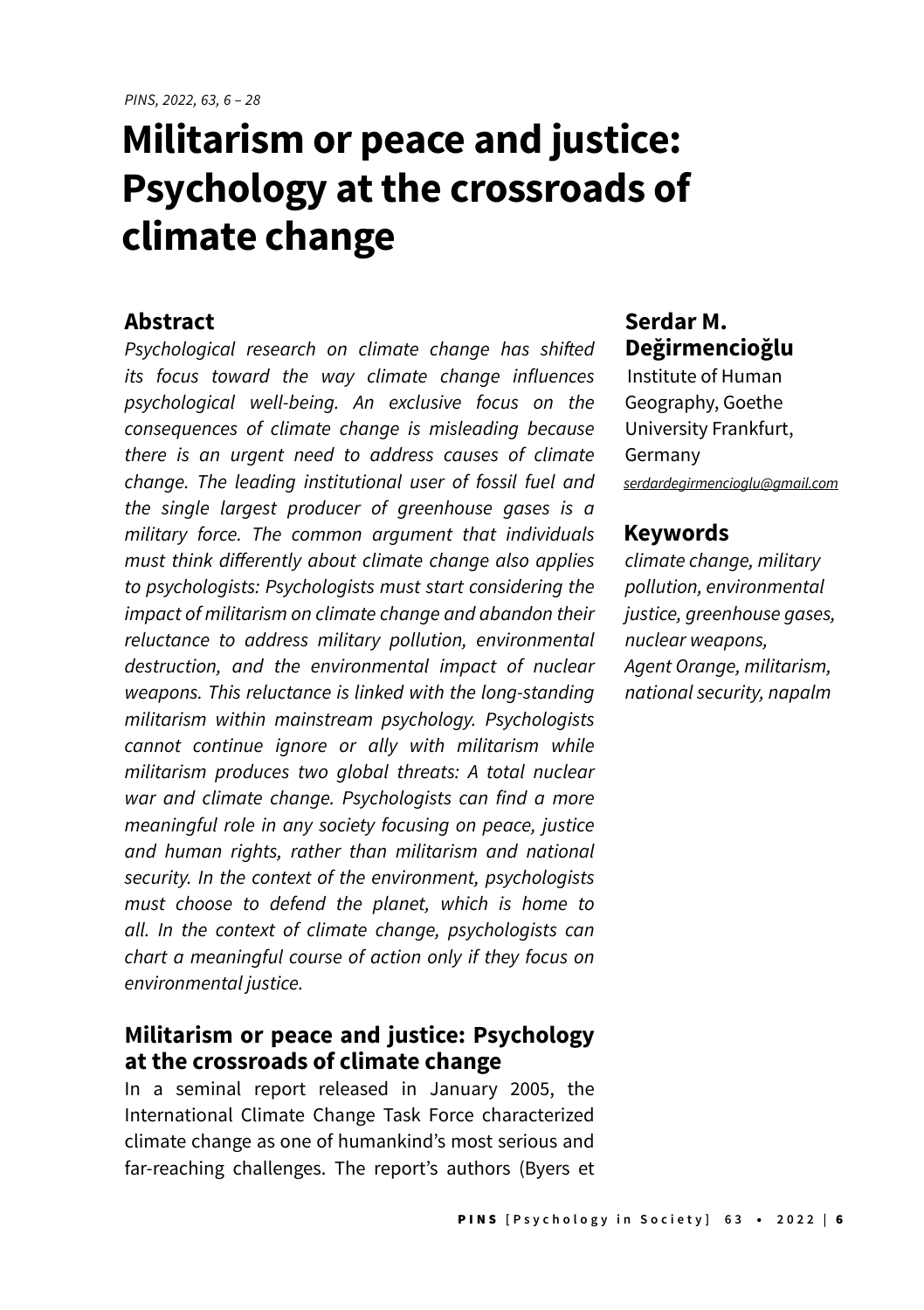al., 2005) were quite optimistic. They argued that immediate action and a long-term climate policy regime could ensure climate protection with the least cost. The report did not mention one of the most important and persistent factors associated with climate change and environmental decline: War and militarism.

Since 2005, there has been a huge increase in scientific publications on climate change. The scientific literature indicates that environmental collapse is inevitable unless serious measures are taken. This paper first examines the psychological literature on climate change and draws attention to the missing focus on militarism, military forces and war. Next, the paper describes the impact of the military forces on the environment and their contribution to climate change. Third, the paper examines militarism in mainstream psychology, particularly in the United States of America (U.S.). Finally, the paper considers how psychology can shift its focus to environmental justice, peace and prevention.

#### **Climate change in psychology**

Psychologists joined the study of climate change in the  $21<sup>st</sup>$  century. One of the most visible steps was the initiation of a task force by the American Psychological Association's (APA) Council of Representatives. The Task Force on the Interface Between Psychology and Global Climate Change carried out its work in 2008 and 2009, and produced a 108 page report titled, "**Psychology and Global Climate Change: Addressing a Multifaceted Phenomenon and Set of Challenges**".1

The task force focused primarily on mainstream psychological research into changing behaviors. The report noted that people tend to discount future gains and losses, which plays a large part in their unwillingness to take climate change seriously. It also noted that consumption patterns and population growth play a major role in climate change. These were ideal points to argue that psychologists were experts on motivations and psychosocial factors and, therefore, well-equipped to change these behaviors.

The task force suggested that information about environmental sustainability be integrated into psychological curriculum so that psychologists are equipped with the tools to encourage environment-friendly behavior. The task force also suggested that therapists should prepare for increased stress and anxiety that may result from climate change and that the APA should encourage research and applied science into environmental issues via awards and grants. For the public and policymakers, the task force recommended creating and distributing easy-to-understand informational materials that explain what psychologists know about how human behavior influences

Available at https://www.apa.org/science/about/publications/climate-change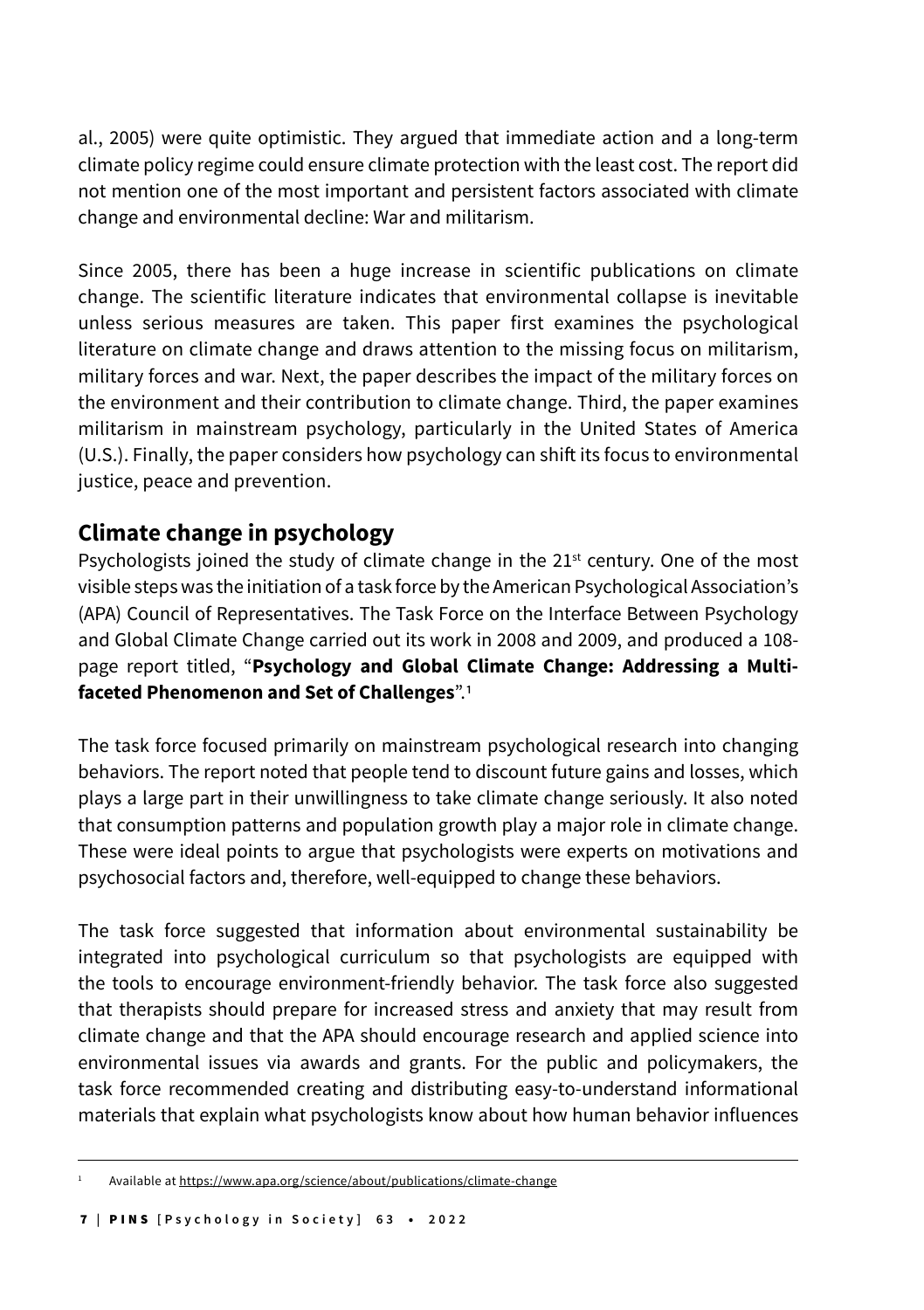climate change and how humans can cope with and adapt to a changed environment. Finally, the task force encouraged psychologists to lobby government officials to consider psychological expertise in the legislation process.

In February 2011, the APA Council of Representatives endorsed the "Resolution on Affirming Psychologists' Role in Addressing Global Climate Change"2 and reiterated the argument that psychology as a discipline is very well-suited to address important behavioral and methodological issues related human contributions and responses to global climate change.

A special issue of the American Psychologist followed from the report of the APA Task Force on the Interface Between Psychology and Global Climate Change. The opening article (Swim et al., 2011) focused on human causes of, consequences of, and responses (adaptation and mitigation) to climate change, and on the links between these aspects of climate change and cognitive, affective, motivational, interpersonal, and organizational responses and processes. The authors argued that psychology was well suited for providing an understanding of climate change and addressing its challenges.

Also in the same issue, Doherty and Clayton (2011) focused on the psychological consequences of climate change and described three classes of psychological impacts: direct (such as traumatic effects of extreme weather and a changed environment), indirect (such as threats to emotional well-being based on observation of impacts and concern); and psychosocial (e.g., chronic social and community effects of heat, drought, migrations, and climate-related conflicts). The authors concluded that climate change required ecological literacy, a widened ethical responsibility, further research into a range of psychological and social adaptations, and an allocation of resources and training to improve competency among psychologists in addressing climate changerelated impacts.

The number of publications in psychology devoted to climate change increased significantly over the course of a decade. Further research led by Susan Clayton focused on psychological responses and adaptation to climate change. For instance, Clayton and colleagues (2015) argued that psychological research should inform efforts to address climate change, to avoid misunderstandings about human behavior and motivations that can lead to ineffective or misguided policies. A number of social psychological studies focused on improving public opinion. For instance, Van der Linden, Maibach, and Leiserowitz (2015) warned against framing climate change as a future, distant, global, non-personal matter. They argued that policymakers should (a) emphasize climate

The resolution can be found at https://www.apa.org/about/policy/climate-change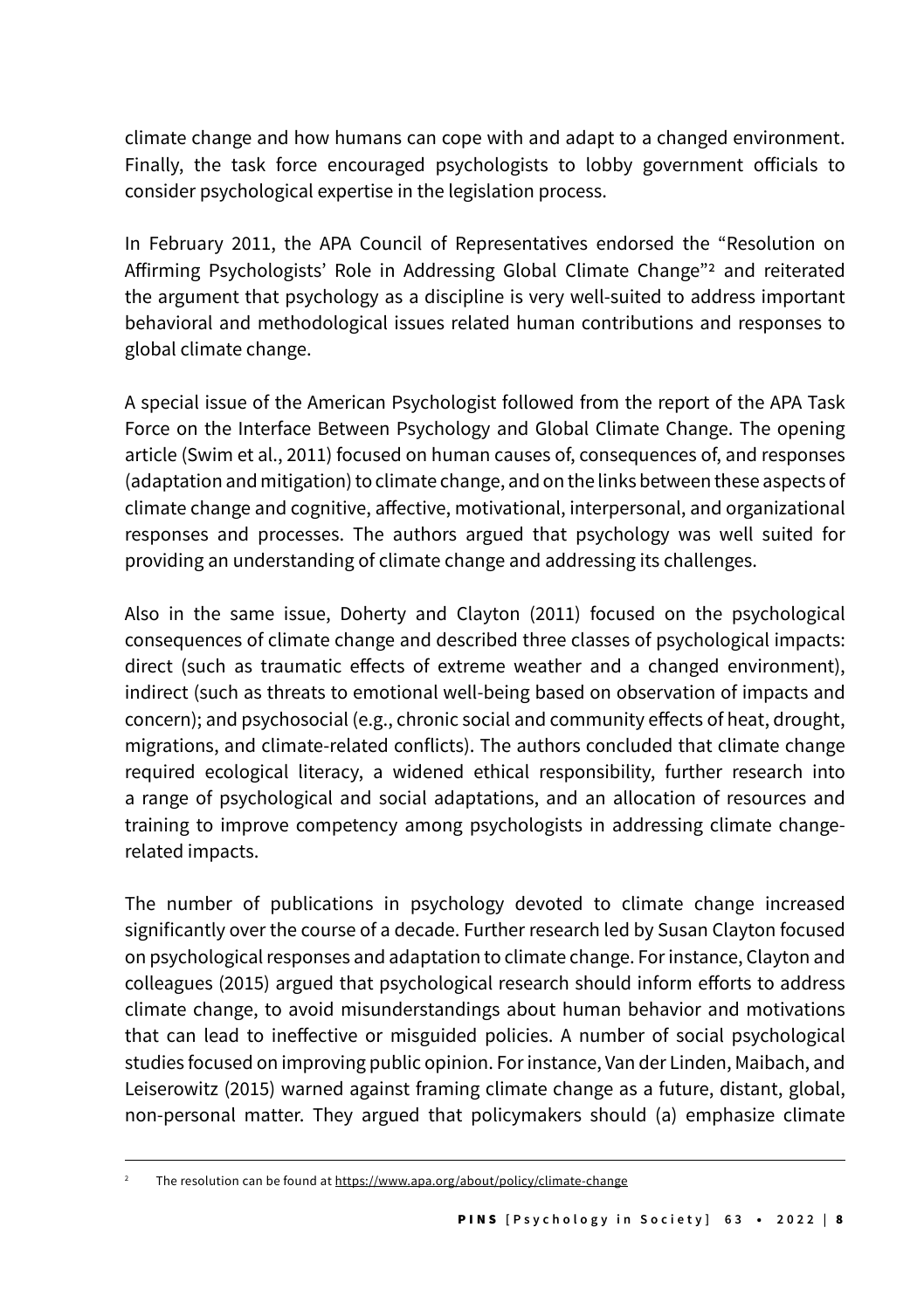change as a present, local, and personal risk; (b) facilitate more affective and experiential engagement; (c) leverage relevant social group norms; (d) frame policy solutions in terms of what can be gained from immediate action; and (e) appeal to intrinsically valued long-term environmental goals and outcomes. Van der Linden, Leiserowitz, Rosenthal, and Maibach (2017) provided evidence to show that it was possible to inoculate public attitudes about climate change against real-world misinformation.

Recent psychological studies almost exclusively focused on how climate change may influence psychological well-being. Noting rapidly accelerating impacts of climate change, Hayes, Blashki, Wiseman, Burke and Reifels (2018) noted a number of direct, indirect, and overarching effects disproportionally influencing the most marginalized, and provided recommendations regarding interventions. Hayes and Poland (2018) argued for incorporating mental health indicators into climate change and health vulnerability and adaptation assessments. In line with their previous work on responses to climate change, Clayton and Karazsia (2020) developed a measure of climate change anxiety.

There has also been an increase in books devoted to psychology and climate change. These books have followed the trends described above. The chapters in a volume edited by Susan Clayton and Christie Manning (2018) focused exclusively on perceptions, impacts, and responses. In their ambitiously titled book, Geoffrey Beattie and Laura McGuire (2019) focused on cognitive biases, resistance to behavioral change, and denial of climate change.

In summary, the literature on climate change has expanded in psychology over the course of a decade. The initial emphasis on decision-making and human behavior has shifted toward how climate change influences psychological well-being. From this review, it is clear that armed conflict, war and militarism have been systematically neglected in this literature. The general argument that individuals must think differently about climate change and must do so urgently also applies to psychologists studying climate change: Psychologists must start considering militarism in studying climate change.

#### **Securization of climate change**

Securitization refers to the transformation of an issue into a matter of security and turning the matter into an existential threat. After the September 11 attacks in the U.S., securitization gained further prominence worldwide, and "environmental security" became a catchphrase in governance debates (Mert, 2013). Climate change was soon subjected to securitization and a strong emphasis was placed on climate change leading to "climate wars".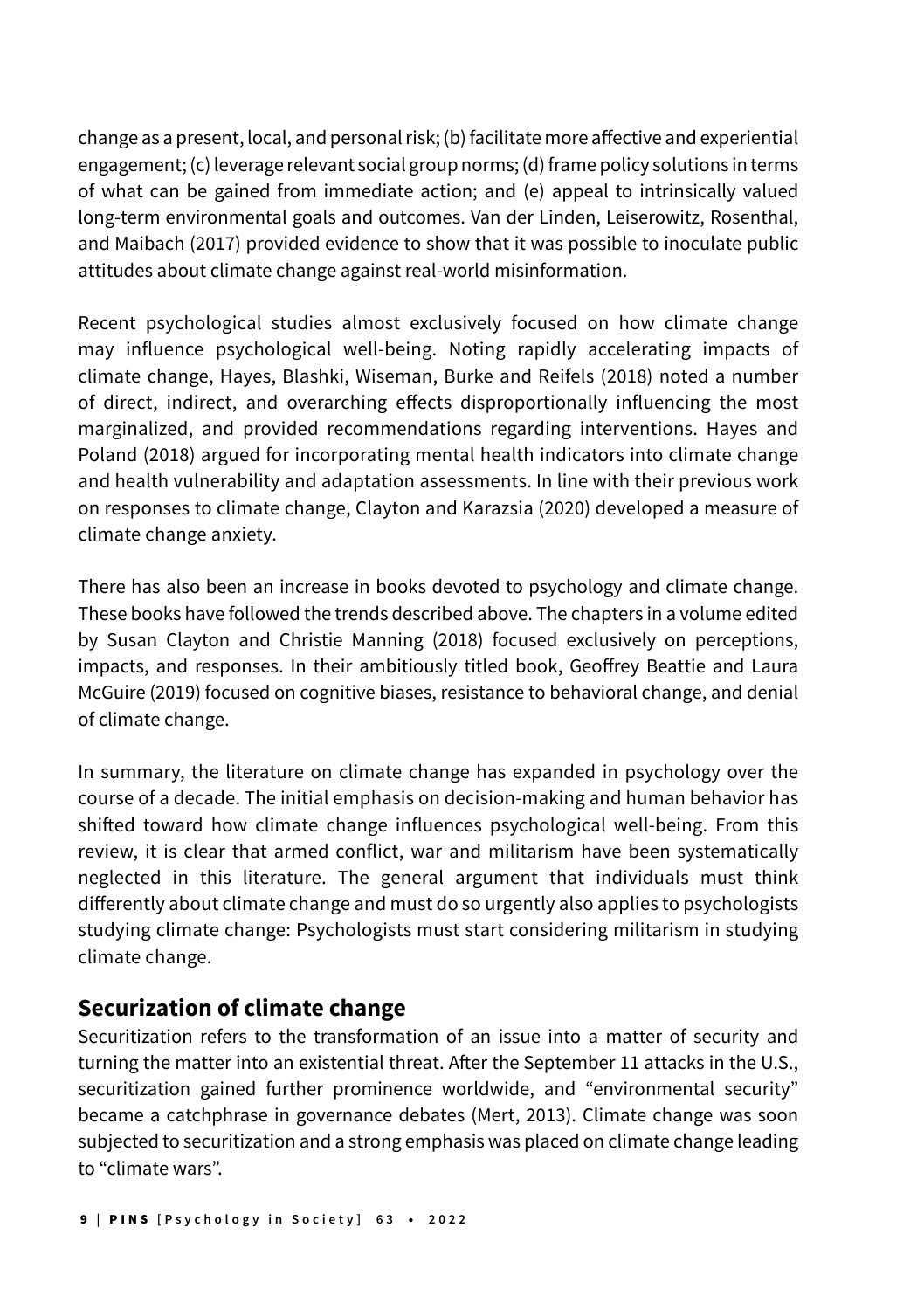An important report titled, "**Climate Change as a Security Risk**", produced by the Scientific Advisory Board of the Federal Government on Global Environmental Change in Germany (Wissenschaftlicher Beirat der Bundesregierung Globale Umweltveränderungen, 2008) provides a good example. The 270-page report summarized the evidence or the state-of-the-art, and specifically mentioned that the literature on environmental conflicts, causes of war, and climate change had been reviewed. The report's core conclusions were:

without resolute counteraction, climate change will overstretch many societies' adaptive capacities within the coming decades. This could result in destabilization and violence, jeopardizing national and international security to a new degree. (...) climate change will draw ever-deeper lines of division and conflict in international relations, triggering numerous conflicts between and within countries over the distribution of resources, especially water and land, over the management of migration, or over compensation payments between the countries mainly responsible for climate change and those countries most affected by its destructive effects. (2008: 23)

The report also argued that the resulting destabilization might be very unpredictable and might lead to new and long-lasting conflicts, and conventional approaches cannot adequately respond to these new security threats. Therefore, sound policy and strategies for adaptation to climate change are critical elements of prevention of conflict and war: "climate policy thus becomes preventive security policy, for if climate policy is successful in limiting the rise in globally averaged surface temperatures to no more than 2°C relative to the pre-industrial value, the climate-induced threat to international security would likely be averted." (2008: 28)

This comprehensive report came close to discussing the role of war and militarism in climate change. The report mentioned militarization but only in the context of misguided security policy. The lack of attention on the impact of militarism and war on climate change was also evident in other publications focusing on security policies.

James R. Lee (2009) argued that climate change would result in unique types and modes of conflict. The book opened with a chapter titled "Climate Change War" and predicted two types of wars: "Cold Wars" in northern and southern latitudes as global warming draws countries into conflict over new resources and territories; "Hot Wars" around the Equator as warming expands and intensifies dry areas, increasing competition for scarce resources (intra-state conflict).

The securitization of climate change resulted in a systematic emphasis on a one-way relationship between climate change and armed conflict. This rigid emphasis is salient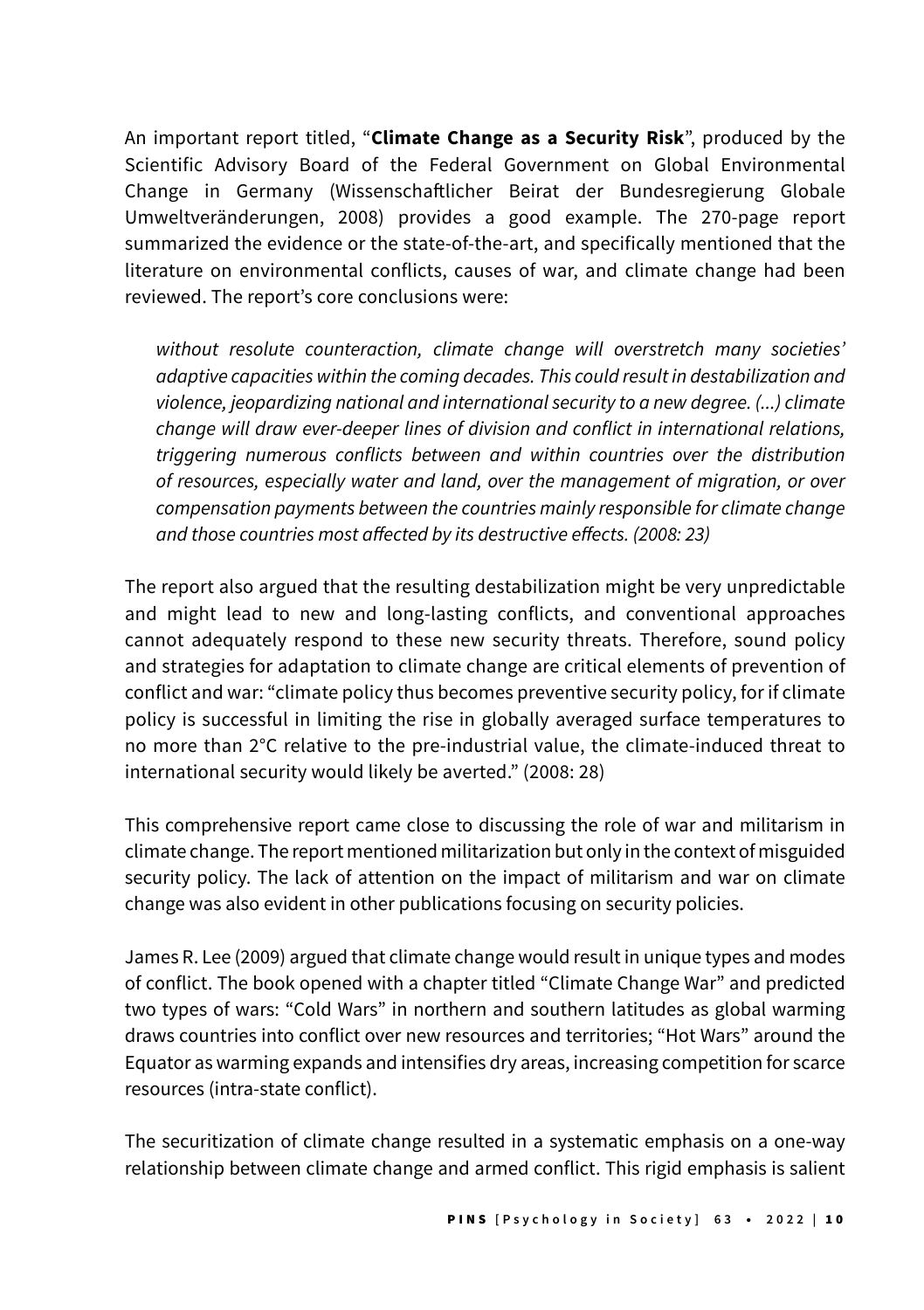in numerous other studies (e.g., Theisen et al., 2013). Militarism and war as causal factors for climate change are not discussed even in studies explicitly addressing causal linkages (e.g., Nordås, & Gleditsch, 2007). Just as psychological studies focus on consequences of climate change, various climate studies focused only on "security" consequences.

## **Environmental pollution**

The impact of military activities on climate change has not been addressed in psychology. A similar gap exists regarding the negative impact of military activities on the environment and on humans via environmental destruction. It is, therefore, important to examine this systematic gap in psychology. As H. Patricia Hynes (2014) has argued very convincingly, the environment is very much the invisible casualty of war and militarism. But the impact of military forces and weapons is not limited to times of open war. The environment suffers from military activities in more than one way.

An important component of environmental decline is the contamination of natural resources, such as groundwater. The impact of military contamination is best documented in the U.S., where toxic waste dumps and associated risks to human health and the environment received public attention in late 1970s. In 1980, the Comprehensive Environmental Response, Compensation and Liability Act (CERCLA, informally known as the Superfund) was passed and the US Environmental Protection Agency supervised subsequent cleanup efforts.3

Superfund sites are mostly abandoned military facilities or manufacturing and testing sites (Hynes, 2014). These sites include facilities for chemical warfare and research, facilities for plane, ship and tank manufacture and repair, training and maneuver bases and abandoned disposal pits. Each site is an environmental catastrophe that contaminates a larger area particularly because toxic leakage reaches groundwater and pollutes drinking water.

Perchlorate, a rocket fuel component, provides a clear example of how pervasive the military chemical contamination can be (Hynes 2014). Across the US, perchlorate spread from military facilities into drinking water systems, and accumulated in leafy food crops and fruit irrigated with contaminated water. One documented outcome is that both soy-based and milk-based baby formula are contaminated with perchlorate. The substance has also been detected in breast milk and human urine. Over half the foods examined by the U.S. Food and Drug Administration contained perchlorate. This pervasive pollution is serious public health matter because even very low levels of perchlorate in food and water supply threaten the health of infants.

https://www.epa.gov/superfund/what-superfund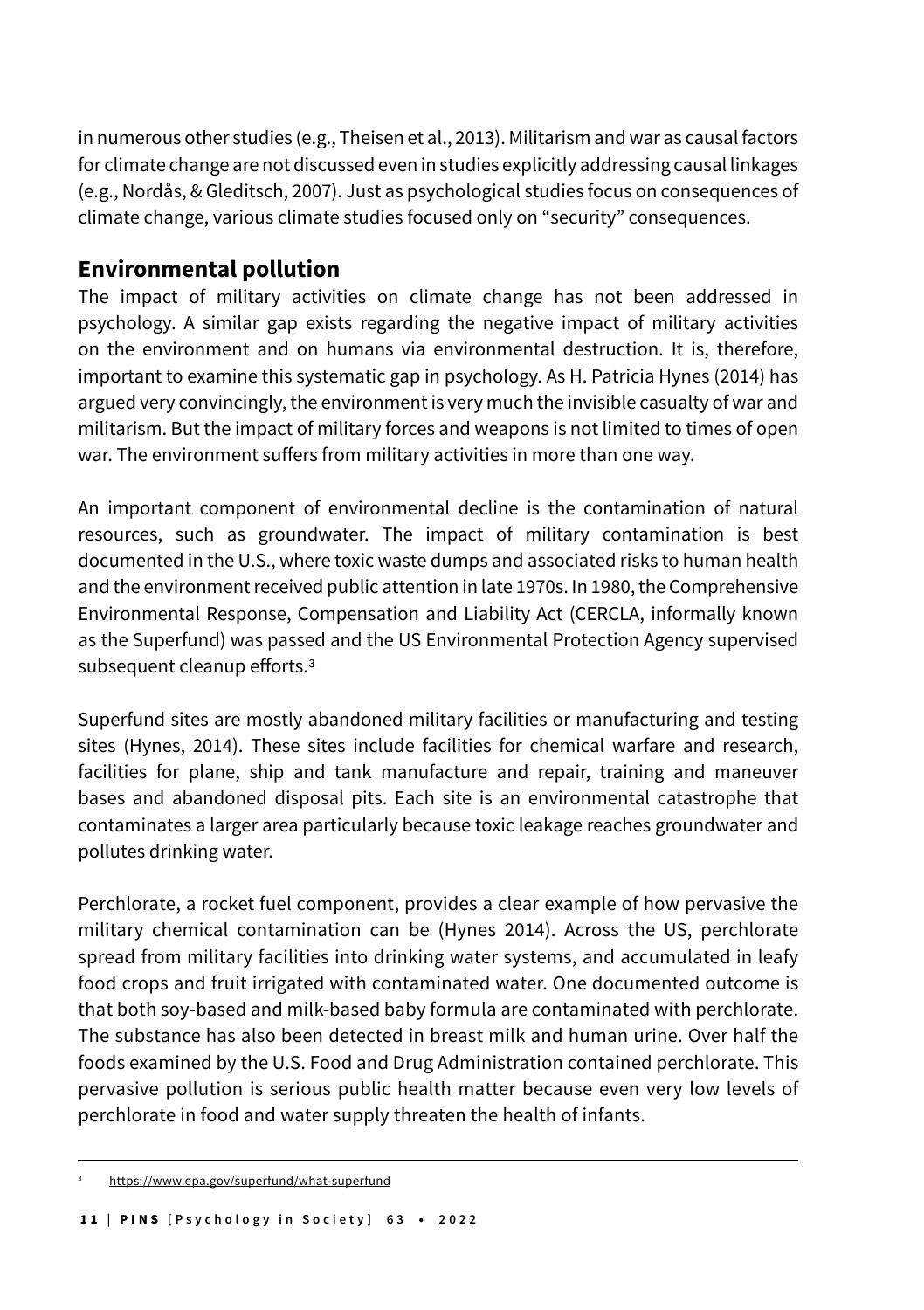Military pollution is also a threat to other species. Smith, Theodorakis, Anderson and Kendall (2001) focused on a facility known to have perchlorate-containing propellants and rocket motors. Ground and surface waters around the facility were contaminated with perchlorate and wild animals (aquatic and terrestrial species) were exposed to perchlorate in their environment.

It would be fair to conclude that military pollution in general and Superfund sites in particular are continuing environmental disasters in the U.S. Despite the fact that military pollution is pervasive and has been in the public knowledge for decades, there has been very little interest in psychology in the damage military activities have brought on the environment. There is virtually no research in psychology on environmental decline around Superfund sites and the struggles local people are engaged in during the cleanup process. The very few existing publications are about "the psychology and economics of Superfund" and they focus on long-term impacts of the cleanup activities on property values in neighboring areas (Messer et al., 2006). In other words, the focus is on property value losses, rather than the pollution and the environmental damage.

## **Environmental destruction**

Despite the scale of environmental damage military forces, the outcomes are routinely portrayed as unintended or collateral damage. It is, therefore, important to point out that military forces have always caused environmental damage as part of their overt or covert war strategies. A case in point is the environmental catastrophe brought onto the land and people of Vietnam with napalm, an incendiary weapon, and Agent Orange, a chemical specifically used to eliminate existing ecosystems. Napalm and Agent Orange provide two very important examples because their use and impact are well-known.

During the long-lasting war on Vietnam, trees were literally an enemy (Griffiths, 2005) and the land was a testing site for various weapons. Napalm bombs became a symbol of the war on Vietnam even though the U.S. first used them during World War II to devastate major cities in Japan and horrify the population (Değirmencioğlu, 2020a). Napalm became the weapon of choice during the Korean War primarily because its impact horrified and demoralized the troops of the North Korean and allied forces (Değirmencioğlu, 2010). Along with the cities, towns, and villages across North Korea, surrounding areas were systematically targeted by napalm bombs and were burned to the ground.

Agent Orange never achieved the worldwide fame that napalm had primarily because its impact was not instantaneous. Unlike napalm, it was not designed as a weapon from the start. Agent Orange was originally introduced as herbicide in the U.S. and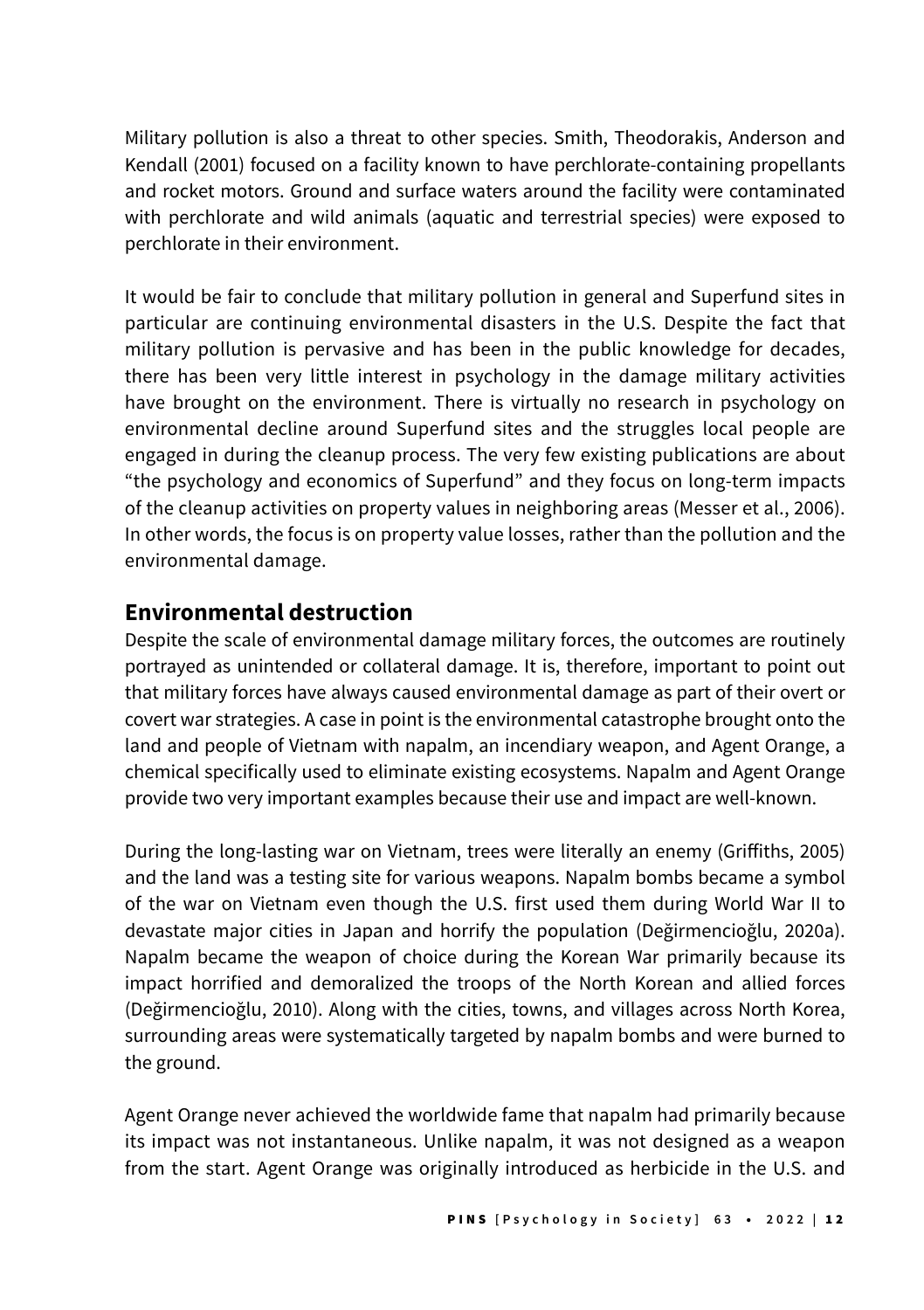was later adopted by the U.S. military to destroy forests and to deny the enemy cover. Over the course of a decade, U.S. military aircraft sprayed millions of gallons of Agent Orange and other chemical herbicides on the countryside in South Vietnam. Under the name "Operation Ranch Hand", an extended herbicidal warfare was carried out to defoliate the indigenous plants and forests in a huge area. A secondary goal was to starve the guerilla forces by destroying the lands that might be used to cultivate food crops. The systematic and total destruction of the ecosystem was later called an "ecocide" (Zierler, 2011: 2):

The massively destructive effects of herbicidal warfare became known as "ecocide," so called by several academic scientists who protested herbicidal warfare beginning in 1964 and who ultimately won the right to inspect its effects in Vietnam six years later. What they found was not simply the elimination of "weeds" but the destruction of whole environments upon which humans depended—and the looming prospect that the chemicals themselves might harm humans and animals.

The long-lasting impact of Agent Orange on the indigenous population in Vietnam has been horrific (Griffiths, 2005; Wilcox, 2011a) but not acknowledged, particularly in the U.S. (Zierler, 2011).

In Ho Chi Minh City, I interviewed the doctor who delivered the first headless baby in a Saigon hospital in 1967, and who spent the next forty years researching the effects of dioxin on pregnant women. ... [In] a locked chamber of horrors down the hall from the children's ward in Tu Du Hospital ... monsters float in ... glass jars. "Skeptics," said the doctor who accompanied us there, "are more than welcome to visit this room, after which I will be happy to answer their questions." (Wilcox, 2011a: 9)

Soldiers from the U.S. and allied forces (South Vietnam, South Korea Australia and New Zealand) were also exposed to Agent Orange. Serious studies on the influence of Agent Orange on military personnel were not undertaken until 1984 (Zierler, 2011). Their suffering was not documented for decades (Wilcox, 2011b).

The chemical warfare campaign was supported by psychological operations: Local officials were informed of the "vital necessity" for herbicide operations. Leaflets characterizing herbicide as a vital tool against guerrilla activities were distributed. The leaflets also "assured residents of the safety of the chemicals and promised compensation for any crop damage they might sustain as a result of spraying," (Zierler, 2011: 72). In other words, the chemical warfare campaign was preceded by the "psychological preparation" of local residents (Zierler, 2011: 72). These "psychological operations", which had been "designed to assure peasants that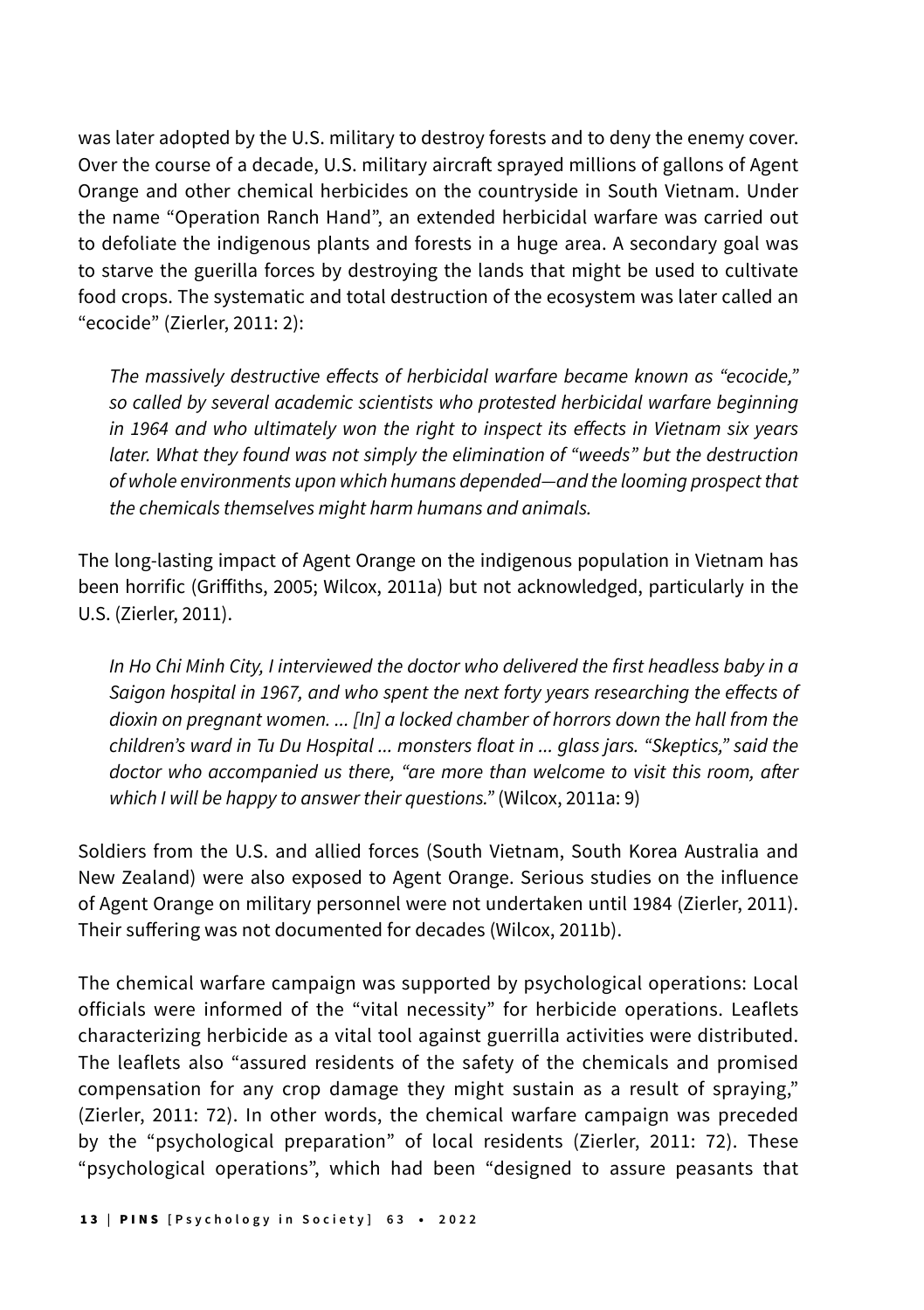herbicides were harmful neither to them nor to their animals," were later deemed successful (Zierler, 2011: 80).

The destruction and suffering caused by napalm have been completely ignored in psychology, even though it was favoured by generals for its psychological impact (Değirmencioğlu, 2010). Today, 60 years after the beginning of Operation Ranch Hand, the psychological literature has virtually nothing to offer regarding the destruction of the environment by Agent Orange, the long-term health consequences and the suffering caused by Agent Orange. To put it bluntly, psychological knowledge was employed as part of the herbicidal warfare but psychologists have not been interested in the longlasting and horrifying impact of this warfare.

#### **Nuclear pollution and nuclear war**

The greatest threat to the survival of human presence and all forms of life on earth is the possibility of total nuclear war. Decades after the end of Cold War, this threat continues to exist as part of an ever-expanding military mechanism that contributes to global warming. Very little seems to have been learned over the course of the 76 years since the two nuclear attacks in 1945 (Değirmencioğlu, 2020a). What appears to be particularly striking is that psychologists have shown very little interest in the aftermath of these nuclear attacks. A recent review, published in a non-psychology journal, shows that the U.S. military was far more interested in the aftermath of the nuclear attacks (Edwards et al., 2019). The unimaginable suffering of the people who survived the nuclear attacks and the experience of living in an environment contaminated by radiation have been too irrelevant a theme for psychologists.

Nuclear weapons also constitute a major threat in the absence of a war because nuclear testing continues. Since the first test in New Mexico in 1945, nuclear weapons have been tested worldwide repeatedly, and in multiple environments: Above ground, under ground, under water, and even in outer space (Hynes, 2014). This means that the nuclear attacks on Hiroshima and Nagasaki have been repeated in much magnified version, in the absence of a declared war, discharging massive radioactivity into the environment.

Nuclear weapons pose a third great threat even when they are not used because nuclear sites and nuclear waste continuously contaminate the environment. Hynes (2014) argues that the waste due to nuclear weapons goes beyond all other hazardous waste in scale, toxicity, dispersion across the world, and cost. Moreover, nuclear waste defies solutions for permanent environmental cleanup and safety. Finally, nuclear weapons are often beyond scrutiny because they are treated as state secrets. Hynes (2014) draws attention to the difficulty in identifying radioactive waste from nuclear weapons and the fact that U.S. military is not accountable for environmental protection in hundreds of bases worldwide.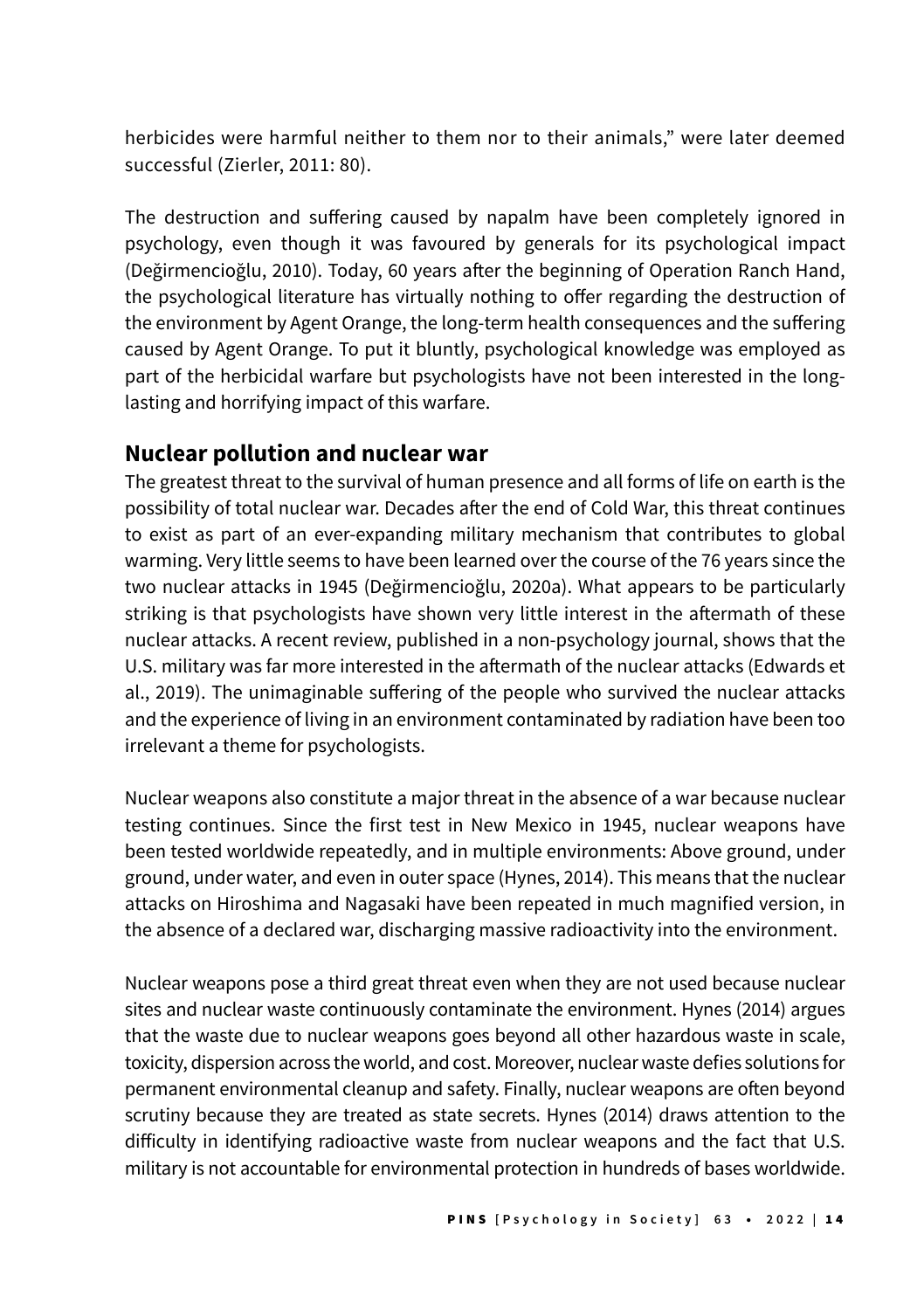This warning should be taken very seriously. The influence of the modern militaryindustrial complex is so powerful that the environmental destruction it continues to cause is largely above scrutiny and regulation (Branagan, 2013).

Just as with nuclear attacks, psychologists have shown very little or no interest in the aftermath of nuclear tests, in people whose lands have been colonized for nuclear testing, and the impact nuclear contamination has on the environment and on the lives of people who are faced with a lethal but invisible threat.

## **Military activities and climate change**

Following the end of Cold War, hopes for a more peaceful world were frustrated with a new kind of militarism full of scary unpredictable enemy scenarios and antiterrorism strategies. The  $21<sup>st</sup>$  Century opened with a series of never-ending wars, often described as a state of "permanent war" (Değirmencioğlu, 2020a). These wars took place at a time when climate change was receiving attention worldwide. Still, the impact of war and other military activities on climate change has rarely been considered in psychology.

The invasion of Iraq shows the impact of a  $21<sup>st</sup>$  Century war on climate change. At the outset of the invasion in March 2003, the U.S. Army estimated it would need more than 40 million gallons of fuel for the first three weeks – an amount exceeding the total quantity used by all Allied forces during World War I (Hynes, 2014). Between 2003-2007, the invasion generated at least 141 million metric tons of carbon dioxide equivalent. Each year of the war, this amount of carbon dioxide exceeded the total amount 139 countries released annually. Re-building bridges, roads, schools, homes, businesses, and hospitals destroyed during the invasion, and construction of new security walls and barriers further contributed to climate change because these required millions of tons of cement, one of the largest industrial sources of greenhouse gas emissions (Hynes, 2014).

There has been growing awareness regarding the carbon footprint, or the "bootprint" (Branagan, 2013) of the military forces around the world. Admiral Chris Barrie, former Chief of the Australian Defense Force and the Australian representative on the Global Military Advisory Council on Climate Change, was forthcoming about the impact:

Around the globe military forces ... use vast natural land holdings, possess large and dispersed infrastructure assets and consume significant amounts of energy of all natures, but particularly fossil fuels, as well as being major national employers. The world's military forces have a huge carbon footprint! (Barrie, 2017: viii)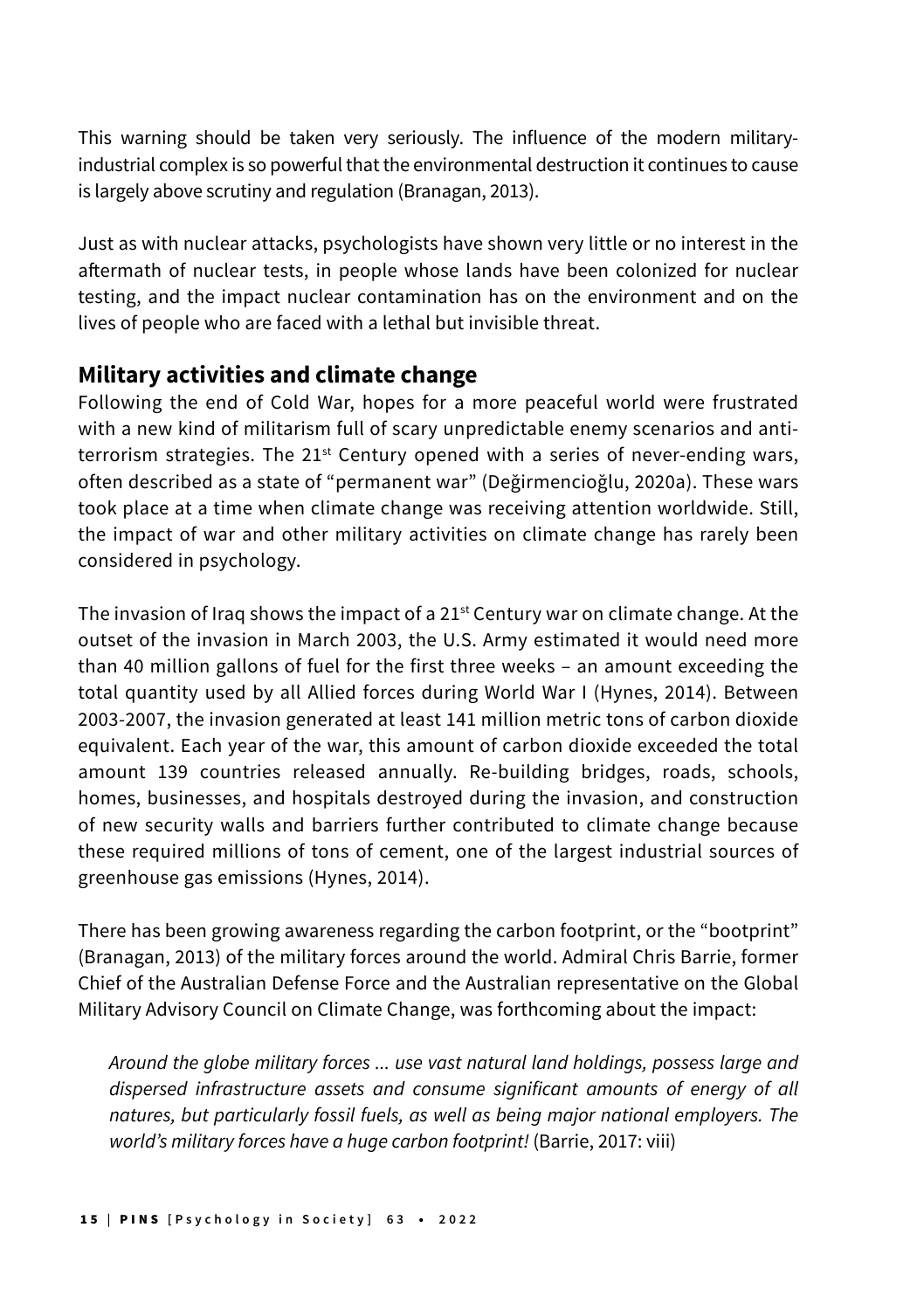What Barrie did not mention was the fact that the U.S. Armed Forces is the largest single climate polluter and contributor to global warming (Hynes, 2014): The carbon footprint is due to the consumption of as much as one million barrels of oil per day, which might translate into about 5 percent of current global warming emissions. Hynes (2014) urges to reader to think about the footprint in terms of population: A tiny percent of the world population is generating 5 percent of emissions.

Studies focusing on carbon dioxide emissions and ecological footprints (Clark et al., 2010; Jorgenson, 2005; Jorgenson et al., 2010) confirm the contribution of armed forces to climate change. A big military presence or a high level of expenditures per soldier is directly linked the scale and intensity of carbon dioxide emissions (Jorgenson et al., 2010). High military expenditures per soldier lead to high energy consumption (Clark et al., 2010). The researchers emphasize the need to consider the ecological consequences of military forces, regardless of whether they are engaged in conflicts or not.

Evidence from the Costs of War Project (Crawford, 2019) has confirmed the high environmental cost specifically for the wars waged by the U.S. in the 21<sup>st</sup> Century:

[F]rom 2001 … through 2017 is that the US military has emitted 1,212 million metric tons of greenhouse gases... In 2017, for example, the Pentagon's greenhouse gas emissions were greater than the greenhouse gas emissions of entire industrialized countries as Sweden or Denmark.[The] emissions for all military operations from 2001 to 2017 are estimated to be about 766 million metric tons of CO2e. And of these military operations, it is estimated that total war-related emissions including for the "overseas contingency operations" in the major war zones of Afghanistan, Pakistan, Iraq and Syria, 5 are more than 400 Million Metric Tons of CO2e.

The report concludes that current debates regarding reducing and mitigating climate change must consider the contribution of the U.S. Department of Defense to greenhouse gas emissions. This is a sound recommendation given the fact that the U.S. Armed Forces is the world's largest institutional user of petroleum and therefore the single largest producer of greenhouse gases. This recommendation and other evidence regarding the impact of war and other military activities on climate change is yet to be considered in psychology.

The evidence regarding military pollution, environmental destruction as a war strategy, and nuclear weapons' environmental impact is not difficult to find or comprehend. The evidence regarding the contribution of the U.S. Armed Forces to climate change is also quite easy to find and comprehend: Military emissions are greater than the total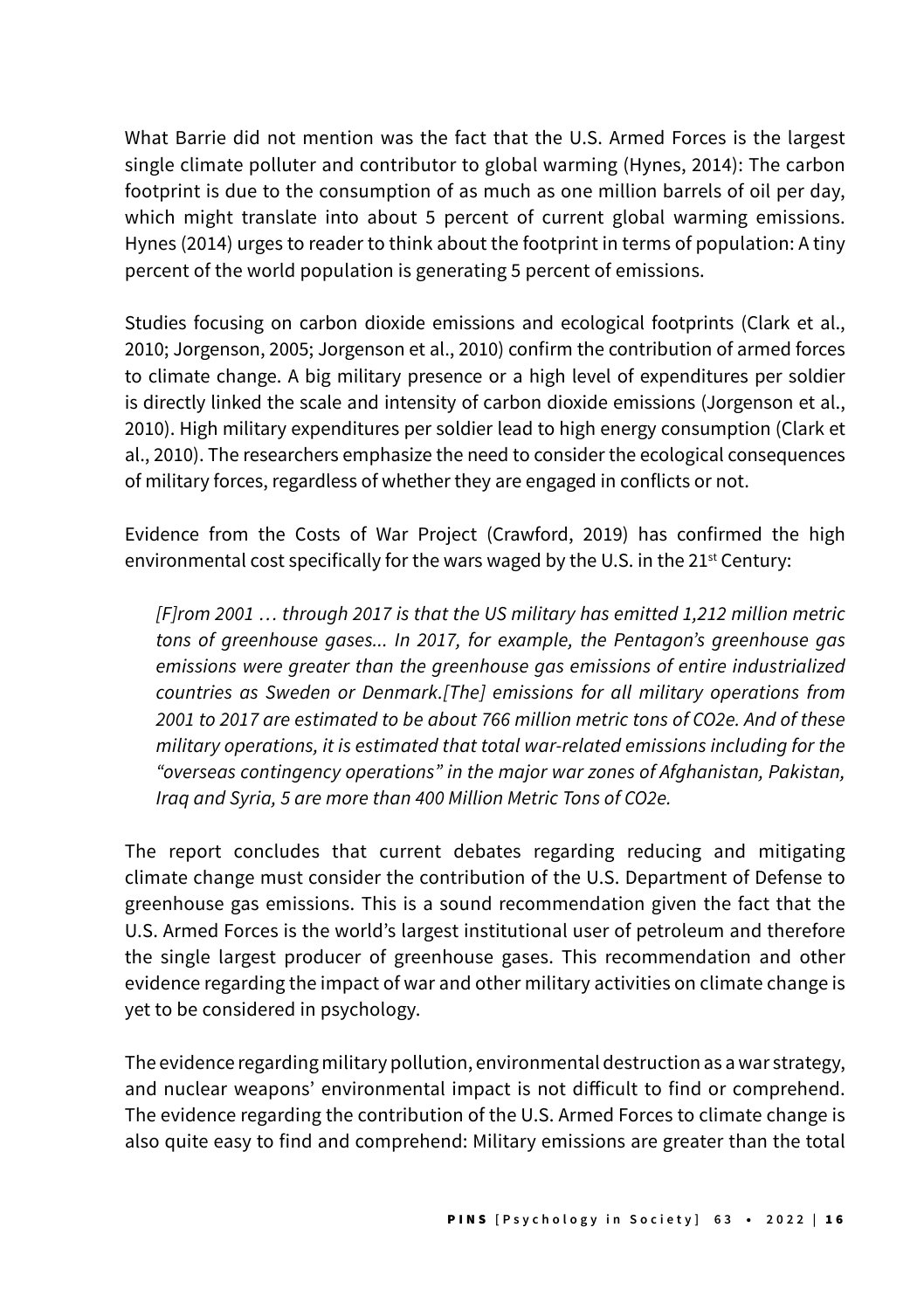emissions produced by industrialized countries. Military emissions from 2001 through 2017 are equivalent to the annual emissions of 257 million passenger cars, more than double the amount currently in traffic in the U.S. Of the total emissions between 2001 and 2017, more than 400 million metric tons of greenhouse gases are directly due to war-related fuel consumption. This is equivalent to the destruction of 9 million trees, which absorb carbon dioxide and offset the production of greenhouse gases.

In other words, a single source, namely the U.S. military, is far more destructive for the climate compared to emissions from cars or the destruction of forests. Emissions from cars or from civilian air traffic are exactly the kind of issues psychologists focus on when they speak of behavior or attitude change in relation to climate change. In the same vein, emphasis is often placed on the carbon footprint of civilian aircraft even though the U.S. Air Force jets are the leading military fuel consumers.

#### **Militarism in psychology**

Almost two decades ago, the **Handbook of Environmental Psychology** (Bechtel & Churchman, 2002) was published. The 736-page handbook did not contain any mention of the environmental impact of military activities. The psychological literature on the environment and particularly on climate change has expanded since then but little has changed regarding military activities. It is time to examine the reasons why psychologists have been negligent regarding military pollution, environmental destruction as a war strategy and the environmental impact of nuclear weapons. It is also definitely time to ask the same question regarding the contribution of the U.S. military to climate change.

One reason might have to do with where psychology is being produced. For decades, psychology has been strongest in the Global North, both in terms of institutionalization and impact (Değirmencioğlu, 2021). Mainstream psychology reflects the ideologies, priorities, values and biases that are dominant in the Global North and particularly in the U.S. It is safe to argue that mainstream psychology has been strongly influenced first by the militaristic rhetoric during Cold War and by the unpredictable security risks narrative after the end of Cold War.

The militaristic narrative has always placed the threats away from the U.S. and NATO members. The narrative and the implicit bias are easy to find because they are repeated again and again: In a world where threats are multiplying and terrorism is on the rise, national security is always at risk and a strong military force is needed. Therefore, military spending must continuously increase. This point is repeated in professional and lay publications, until it sounds commonsensical: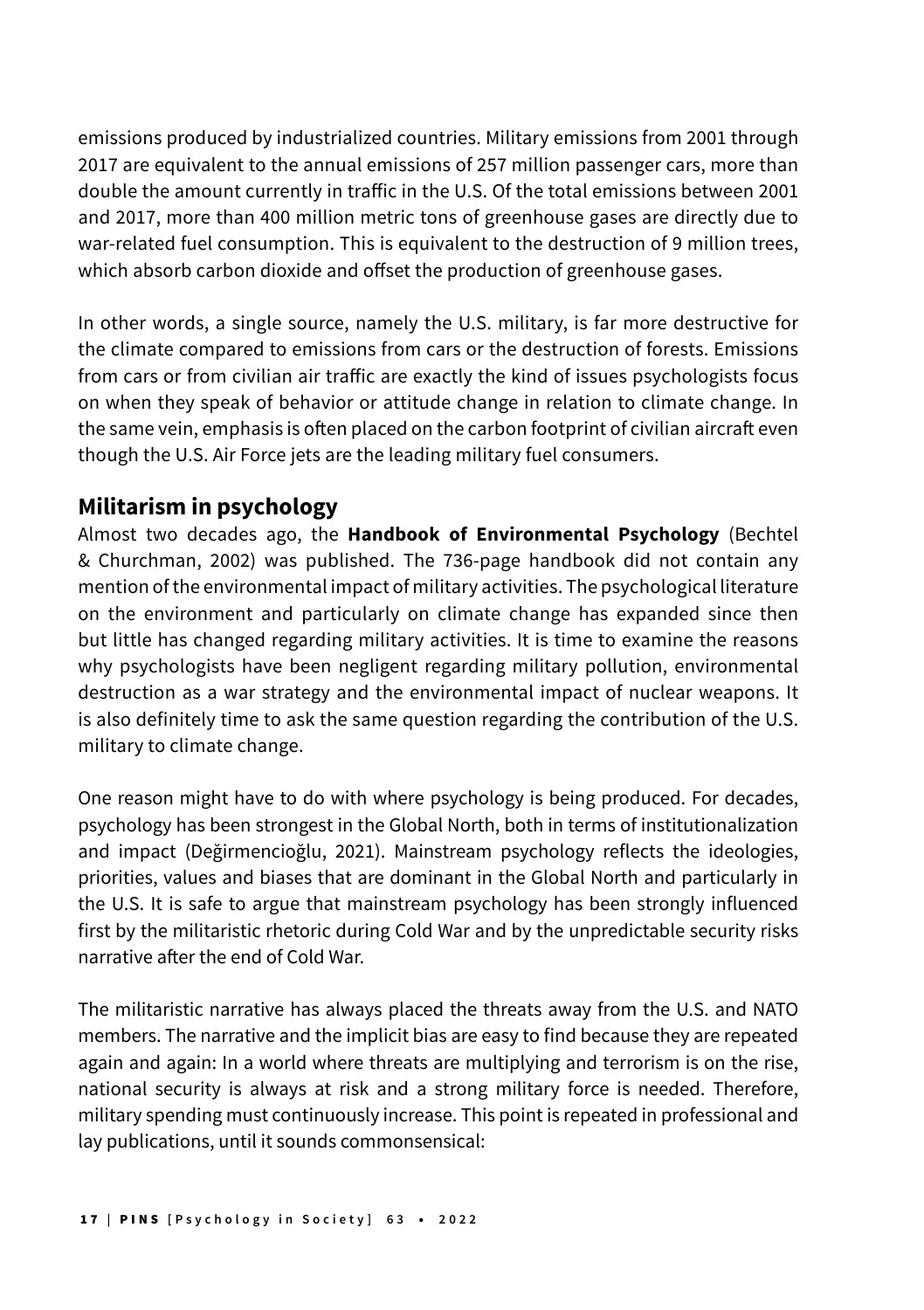Global defence spending rose by 4.0% in real terms compared to 2018 data ... This was the largest increase observed in ten years. In 2019, defence spending by both China and the US rose by 6.6% over 2018. ... the US increase alone – at US\$53.4bn – almost equalled the UK's entire 2019 defence budget of US\$54.8bn.4

The narrative of unpredictable security risks was bolstered by the attacks on 11 September 2001 (Huddy & Feldman, 2011). A long list of scientists, including psychologists, vocally supported the Bush Administration's response, which was promoted as the "War on Terror" and resulted in the invasion of Iraq in March 2003. Since 2001, the U.S. has been continuously waging war of various scales across the world: Counter-terrorism operations, undertaken by the US military forces or by other means, multiplied in more than 80 countries (Crawford, 2019).

A second and crucial reason why mainstream psychology in the US has been silent regarding the consequences of military activities and of militarism in general is the long-lasting professional alliance with the military. Psychologists started serving the military more than a century ago and the discipline benefited from this alliance in many ways. After World War II, the alliance grew so close that the relationship became a foundational one for APA (Değirmencioğlu, 2021). One of the most visible results of this collaboration is the number of psychologists employed by the Veterans Administration: The Veterans Administration is the largest employer of psychologists in the U.S. The APA continuously presents itself as the advocate for the well-being of veterans (Değirmencioğlu, 2010; 2021).

# **National security psychology**

In the wake of the "War on Terror", there was a concerted and intense effort to re-brand military psychology as "national security psychology". The effort crystallized in a book titled "**Psychology in the Service of National Security**" (Mangelsdorff, 2006), edited by a military psychologist and published by APA. The militaristic bias in the book is shockingly obvious and the emphasis on the role of psychology is very bold:

The security of the U.S. has been threatened by numerous crises, natural disasters, and enemy forces since the nation's beginning. (…) Psychologists play a vital role in homeland defense and military readiness. (2006: 7-8)

The U.S. is in a global war on terrorism (…) psychologists and the American Psychological Association have been an integral part of the homeland defense

<sup>4</sup> Editor's Introduction. (2020). The Military Balance, 120:1, 5-6, DOI: 10.1080/04597222.2020.1707959.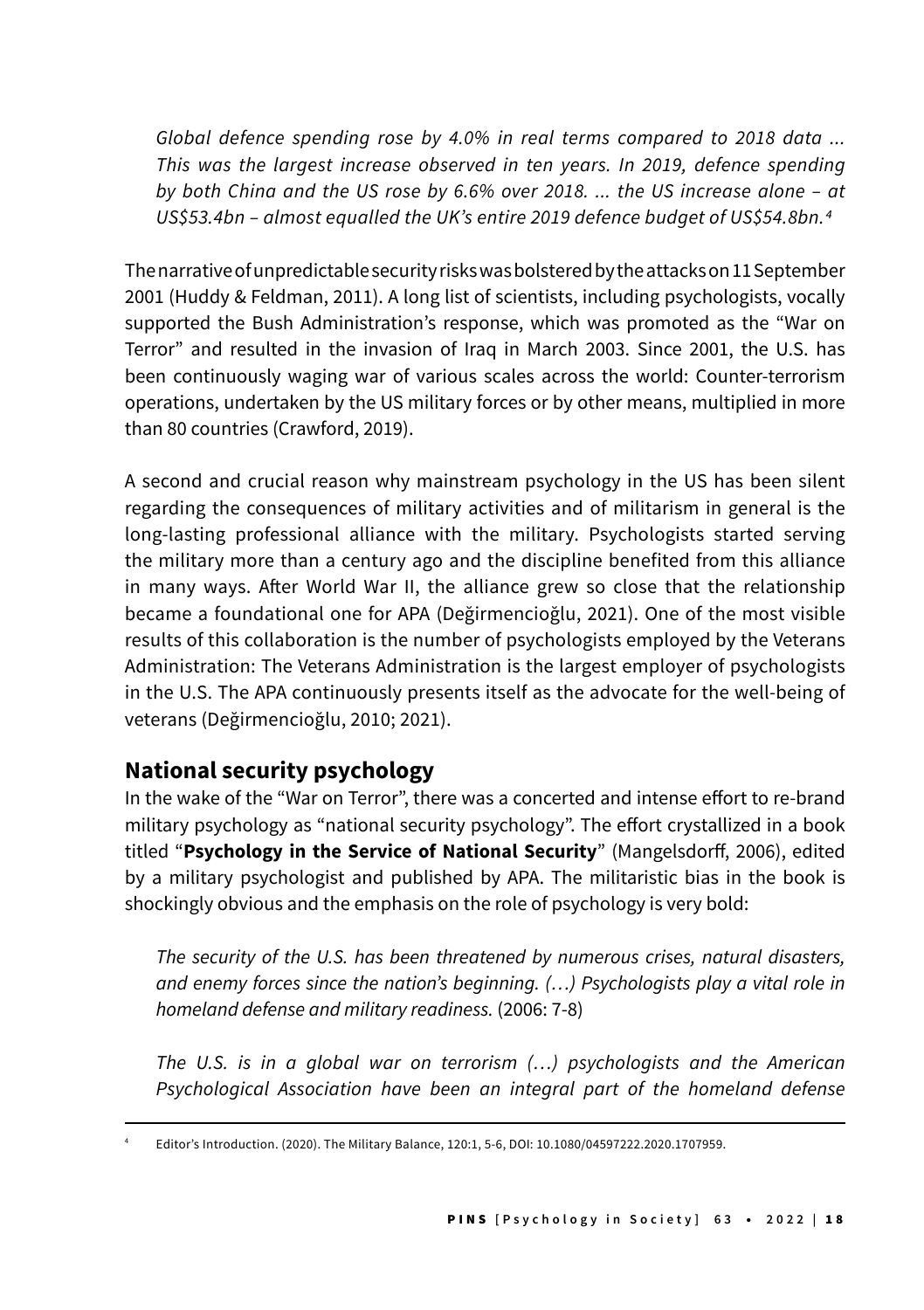efforts for all of the 20*th* century. Now everyone needs to be involved to address current security challenges.(2006: 5)

National security has changed from threats of war and invasion by other nationstates to a much broader definition that also includes community responses to natural disasters, technological failures, domestic disturbances, and domestic and international terrorism. Security needs of the U.S. shaped the evolution of its society, the roles and functions of its armed forces, the organization of national security, and the development of psychology. (…) Psychologists play a vital role military readiness. The story of psychologists in the armed forces addressing national security challenges is the story of the evolution of the science and practice of psychology itself. (2006: 9)

These quotes combine militarism with the hysteria fueled primarily by the U.S. government of the time to promote further involvement of psychologists in an expanding oppressive national security apparatus: The homeland is under attack. Psychologists have always been part of the national security apparatus and military psychologists are uniquely well-equipped to serve national security, now under a new label "national security psychologists" and in new settings the "War on Terror" might require.

The book jacket presented the militaristic argument emphasising progress: Military psychologists have made diverse contributions to national security and the discipline of psychology itself. The Armed Forces is a progressive institution, which "frequently led American culture in personnel and policy changes that the general population had difficulty accepting". Military psychologists pioneered and tested clinical approaches before widespread use for the general public. The military has been "on the cutting edge in many areas of basic and applied science."

The arguments for "national security psychology" were repeated in the following years: Brandon (2011) argued that psychologists had been an integral part of "national security agencies" since World War I and they should continue to produce psychological science for these agencies after September 11. Kleinman (2012) referred to a "world on fire" to justify the involvement of psychologists in "national security operations," and concluded that the role behavioral scientist play was vital and ethical.

Also in the same era, Mark A. Stall (Staal & Stephenson, 2006) and other military psychologists promoted "operational psychology", defined as "a specialty within the field of psychology that applies behavioral science principles to enable key decision makers to more effectively understand, develop, target, and/or influence an individual, group or organization to accomplish tactical, operational, or strategic objectives within the domain of national security or national defense" (Staal & Stephenson, 2013). An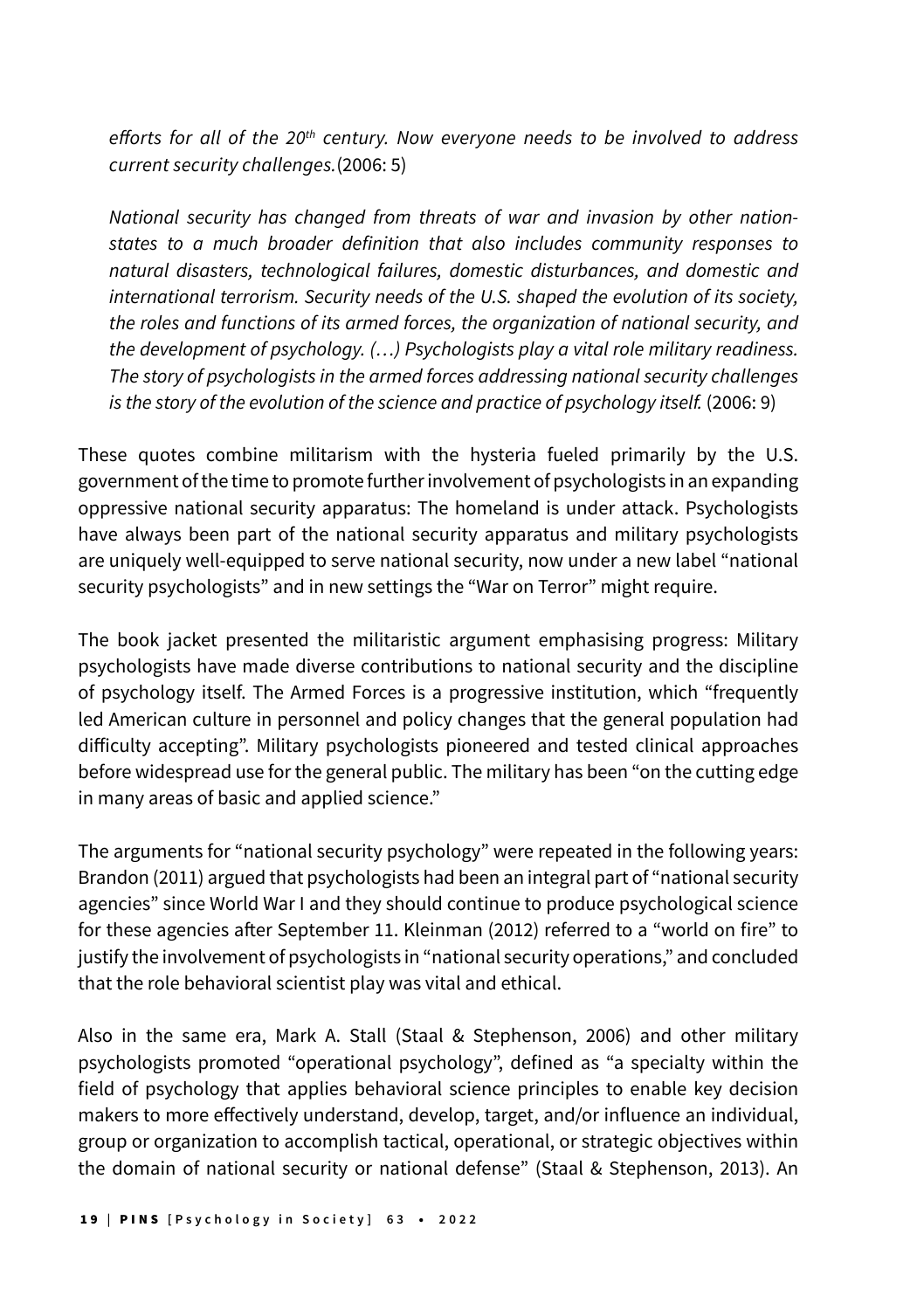operational psychologist acts a "behavioral science consultant" to inform or advise an operational decision maker to understand, develop, target, and/or influence an objective. In the context of "national security" or "national defense", the objective may involve an enemy target, a terrorist cell or organization, or an opposing political regime.

The militarism of the era provided a breeding ground for "national security psychologist" and "operational psychologists": Staal and Stephenson (2013) reported that operational psychology had emerged from relative obscurity and developed into an exciting professional subdiscipline. Similarly, the editors of the "**Handbook of Military Psychology**" reported that wars had been good for military psychologists:

Over 15 years of conflict in Afghanistan, Iraq, and other war-torn areas has led to a heightened recognition of the importance of psychological factors in the health, welfare, and performance of military personnel. Consequently, there has been a rapid increase in the number of psychologists employed by military and defense agencies around the world. (Bowles & Bartone, 2017: p.v)

The promotion of "national security psychology", "operational psychology" and other new terms, such as "deployment psychology" (Değirmencioğlu, 2010), were not independent initiatives or inventions. These initiatives and inventions took place with full knowledge of the U.S. Department of Defense and the Armed Forces, the home for military psychology. Mangelsdorff and other proponents of "national security psychology" were connected to the military. Mark A. Stall, a promoter of "operational psychology", worked at the U.S. Special Operations Command. These developments all took place in a dark era, at the time when the APA administration colluded with the US government (Değirmencioğlu, 2021).

In the light of the long-standing alliance between APA and the military, it is completely unrealistic to expect APA to be very objective regarding the military and military activities, and their environmental impact. In its efforts to influence politicians regarding climate change, APA systematically avoids any mention of the contribution of the U.S. military to climate change.<sup>5</sup>

## **Wake-up call**

Militarism in the  $20<sup>th</sup>$  century paved the way to two nuclear massacres and a nuclear arms race that made total annihilation of life on earth a real possibility (Değirmencioğlu, 2020a). The extent of destruction and suffering militarism has brought onto the earth

<sup>5</sup> Advising Congress on the Mental Health Issues Associated with Climate Change. APA Advocacy Washington Update for the week of February 3-7, 2020. https://www.apaservices.org/advocacy/news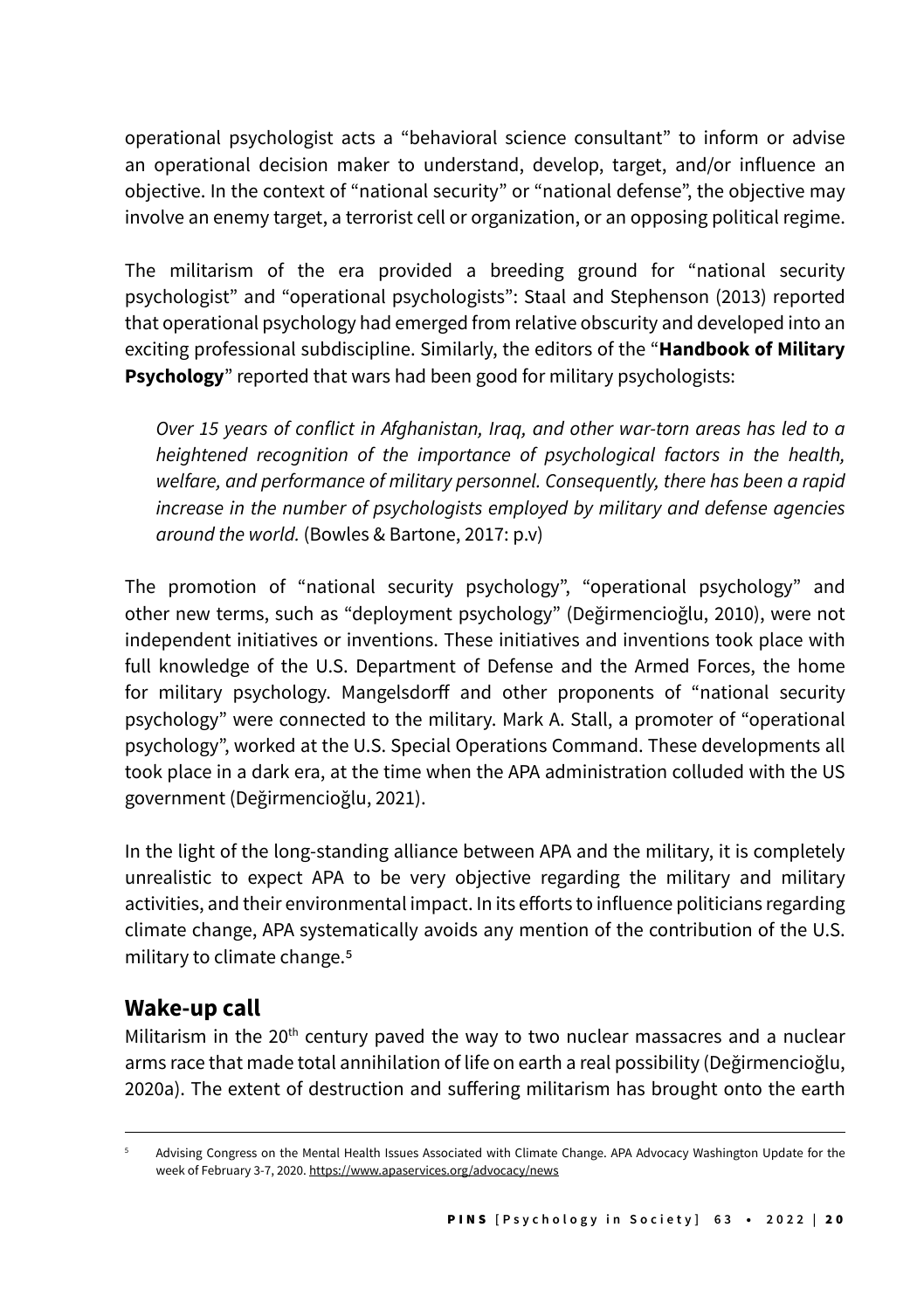over the course of a century is unknown. Decades after the end of the Cold War, the belief in armed forces as a condition for security lingers on across the world. Military spending is constantly increasing and the U.S. consistently ranks first. This is not surprising because the U.S. Armed Forces have more than two million people, 11 nuclear aircraft carriers, always the most advanced military aircraft, and a presence in outer-space (Crawford, 2019). This military entity is the world's largest institutional user of petroleum and therefore the single largest producer of greenhouse gases.

Psychologists have been extremely negligent with respect to the environmental pollution and destruction militarism has led to. Militarism has made chemical, nuclear or herbicidal warfare possible. Genocides and ecocides are also products of militarism. Psychologists who served the Nazi regime in Germany or those who served the Apartheid regime in South Africa did not have a problem with militarism. During the Cold War, most psychologists were silent regarding nuclear proliferation. Today many psychologists across the world are silent regarding military forces and military spending. This is particularly true for psychologists in the U.S., where psychology has served the military for more than a century. The arguments in this paper are intended as a wake-up call: Psychologists urgently need to wake up to the approaching collapse of the global ecosystem and to the obvious contribution militarism makes to climate change and environmental destruction.

If present arguments have not provided sufficient justification for the urgency, a final warning is in order. Militarism is extremely versatile because a powerful establishment supports and feeds on it. This establishment includes a large number of researchers, many of whom are employed in conservative think-tanks. Climate change has already been subjected to "securitization" and has been turned into a justification for more "security" responses.

Framed as a matter of "environmental security", climate change became a tool for the U.S. military establishment to build bridges with military allies in strategic areas, and collaborate with non-governmental organizations and academics (Hartmann, 2013). In June 2011, CNA and Oxfam America released an influential joint report<sup>6</sup> on how climate change necessitated greater US military involvement in humanitarian and disaster response. The main argument was that military operations would be necessary to protect and support aid providers in distant lands, mainly in the Global South, during political instability due to climate change. Furthermore, the report

<sup>6</sup> "An Ounce of Prevention: Preparing for the Impact of a Changing Climate on US Humanitarian and Disaster Response" (A study by CNA and Oxfam America). CNA is a nonprofit research and analysis organization located in Virginia, with close ties to the United States military.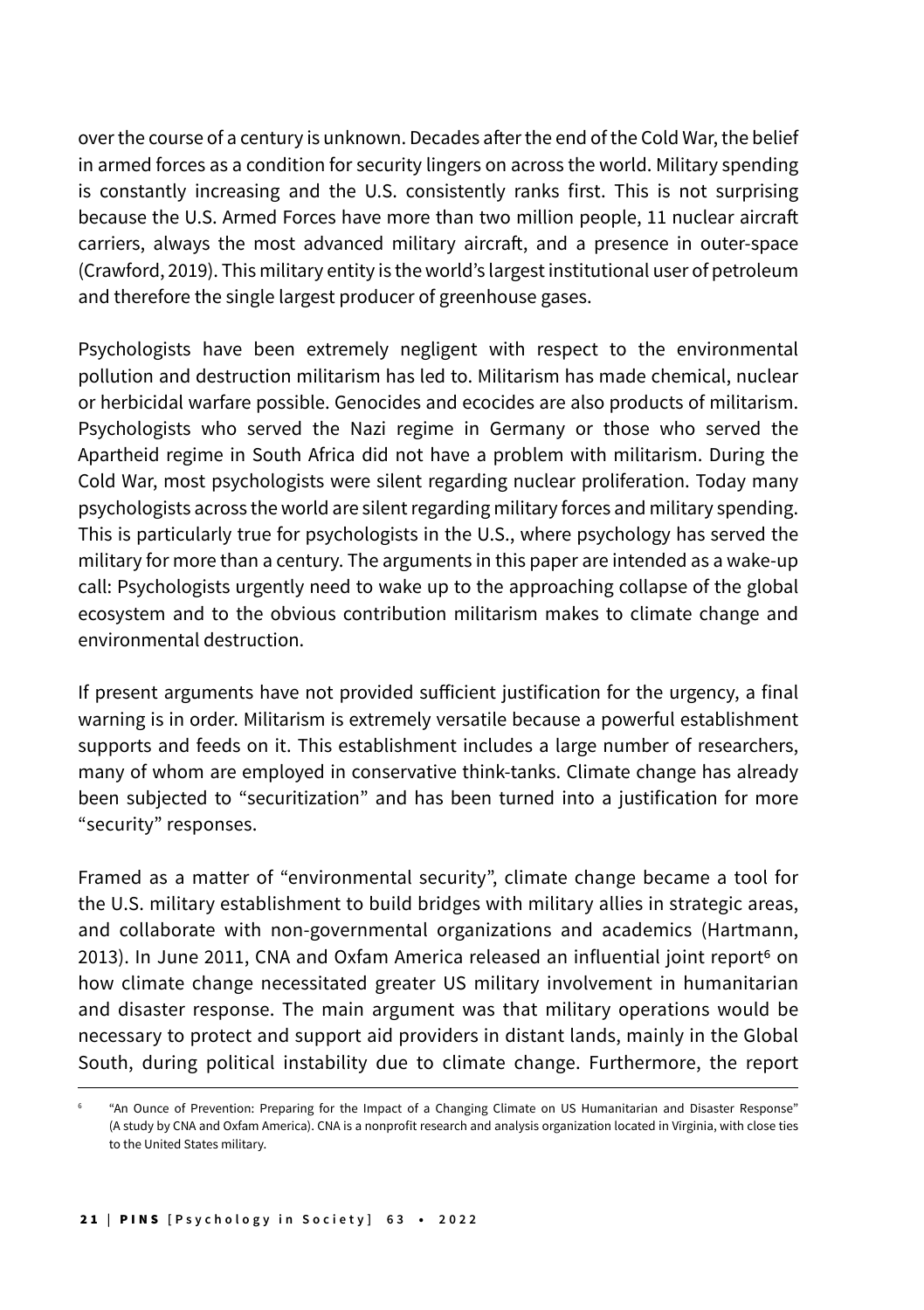called for joint planning exercises between civilian agencies and the military. Thus, the powerful establishment that promotes militarism can turn the very force that fuels climate change into a savior.

### **Urgent shift needed**

It is clear that psychological research needs to urgently shift its focus from psychological consequences to the causes of climate change. This necessitates a deliberate move away from militarism. Psychologists cannot continue ignoring or worse serving militarism when it is clear that militarism produces two global threats: A total nuclear war and climate change. Psychology cannot remain silent to quick or slow versions of extinction.

The move away from militarism is timely: The ongoing COVID-19 pandemic has demonstrated that nuclear weapons, massive armies, prisons or border walls do not make humans more secure.

The COVID-19 pandemic has forced psychologists to recognize that the world is faced with catastrophic conditions, such as pandemics, climate change and loss of biodiversity. It has also shown that in a world full of inequalities, solidarity plays an essential role. ... Psychologists can only go forward by grasping causal links between economic development, disappearing biodiversity, climate change and pandemics. Psychologists must prioritize public health over private interests and stop the forces that cripple health services. Psychologists must choose peace over militarism: Militarism wastes funds that should go to public health and puts the world in danger. Psychologists must prioritize addressing racism and discrimination across the world and in their own work settings, organizations and structures." (Değirmencioğlu, 2020b)

The end of the long-standing invasion of Afghanistan provides a second opportunity: The invasion has shown that military operations are futile in achieving officially stated goals (such as security) and are very costly to the invaders. More importantly, the invasion meant injustice and destruction for the people and the land of Afghanistan. The bold and cheerful claims regarding the services provided by military psychologists in Afghanistan and Iraq (Bowles & Bartone, 2017: p.v) should be judged in light of the destruction and injustice inherent to invasions.

The move away from militarism toward a focus on preventing injustice will not originate from APA's corporate apparatus or mainstream psychology. There is no sign that APA has abandoned its long-standing alliance with the military establishment even after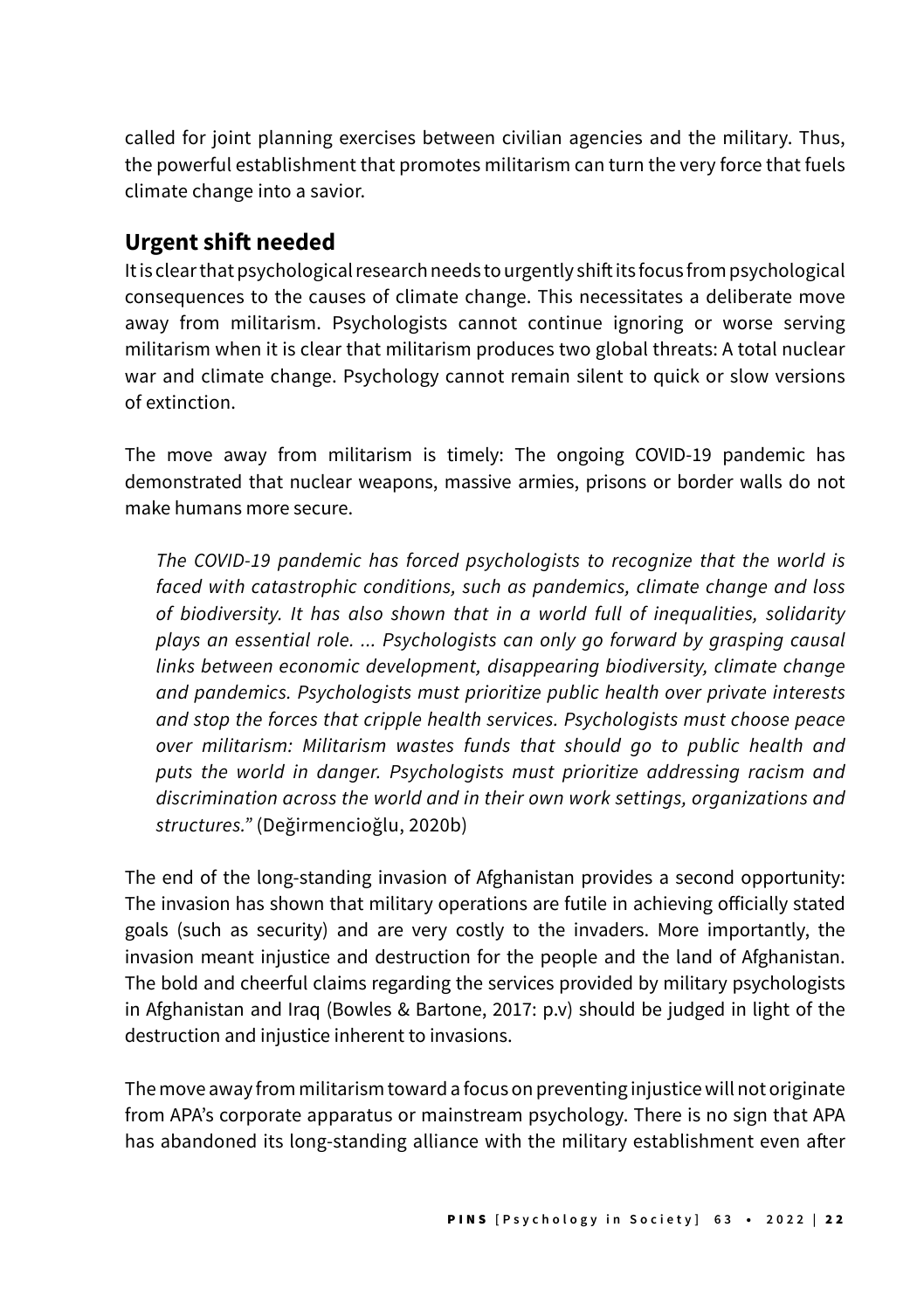the Hoffman Report. The Association continues to present itself as the advocate for the well-being of veterans.7

Pope (2011) highlighted arguments published over decades in mainstream journals for the acceptability for psychologists to participate in initiatives that can cause harm so long as the intent is to do "the most good for the most people" or "to promote or safeguard the best interests of a larger group, or even society at large." Five years after the Hoffman Report, mainstream psychologists are still debating "ethical dilemmas" (Thornewill et al., 2020), rather than how to move away from militarism, in order to prevent the mass suffering and injustices it produces.

# **Foregrounding justice**

Prominent supporters of militarism in psychology continue to equate serving the military with serving the nation. Martin Seligman (2018), for instance, urged APA "not to waver in its long-standing commitment to serve the nation," and argued that there were attempts to "discourage young psychologists from working with the Department of Defense." Serving the nation is central to the narrative of military psychology and its derivatives (national security psychology, operational psychology and so on).

The militaristic narrative has to be challenged. The fact is that serving the military has nothing to do with public good or welfare: Psychologists can play a more meaningful role in any society if they focus on peace, justice and human rights, rather than on militarism and national security. In the context of the environment, psychologists must choose to defend the planet, which is home to all and inclusive, rather than the nation, which is anthropocentric and exclusionary in multiple ways. In the context of climate change, psychologists can chart a better course of action if they focus on environmental justice rather than environmental security.

Psychology around the world is heavily influenced by mainstream work produced in the U.S. A recent special issue of the European Psychologist, titled "**Psychology and the Environmental Crisis**" and published in 2021, duplicates the shortcomings in the psychological literature identified in this paper. In particular, there is no mention of militarism or its impact on the environment and on climate change. This is despite the great environmental damage two world wars and the Cold War caused in Europe. For psychologists in the Global South, imitating mainstream U.S. psychology and not

In a recent email news digest, titled "Six Things Psychologists Are Talking About," circulated by APA, the first item was "Trauma – Supporting Afghanistan War Veterans": "The rise of the Taliban in Afghanistan may intensify stress for war veterans still struggling with mental health issues related to their service. Shannon Curry, PsyD, a California-based clinical psychologist specializing in war-related trauma and PTSD, shares advice for talking with veterans in a TODAY article, including reaching out in a way that conveys empathy and avoiding the urge to redirect the conversation." (August 24, 2021)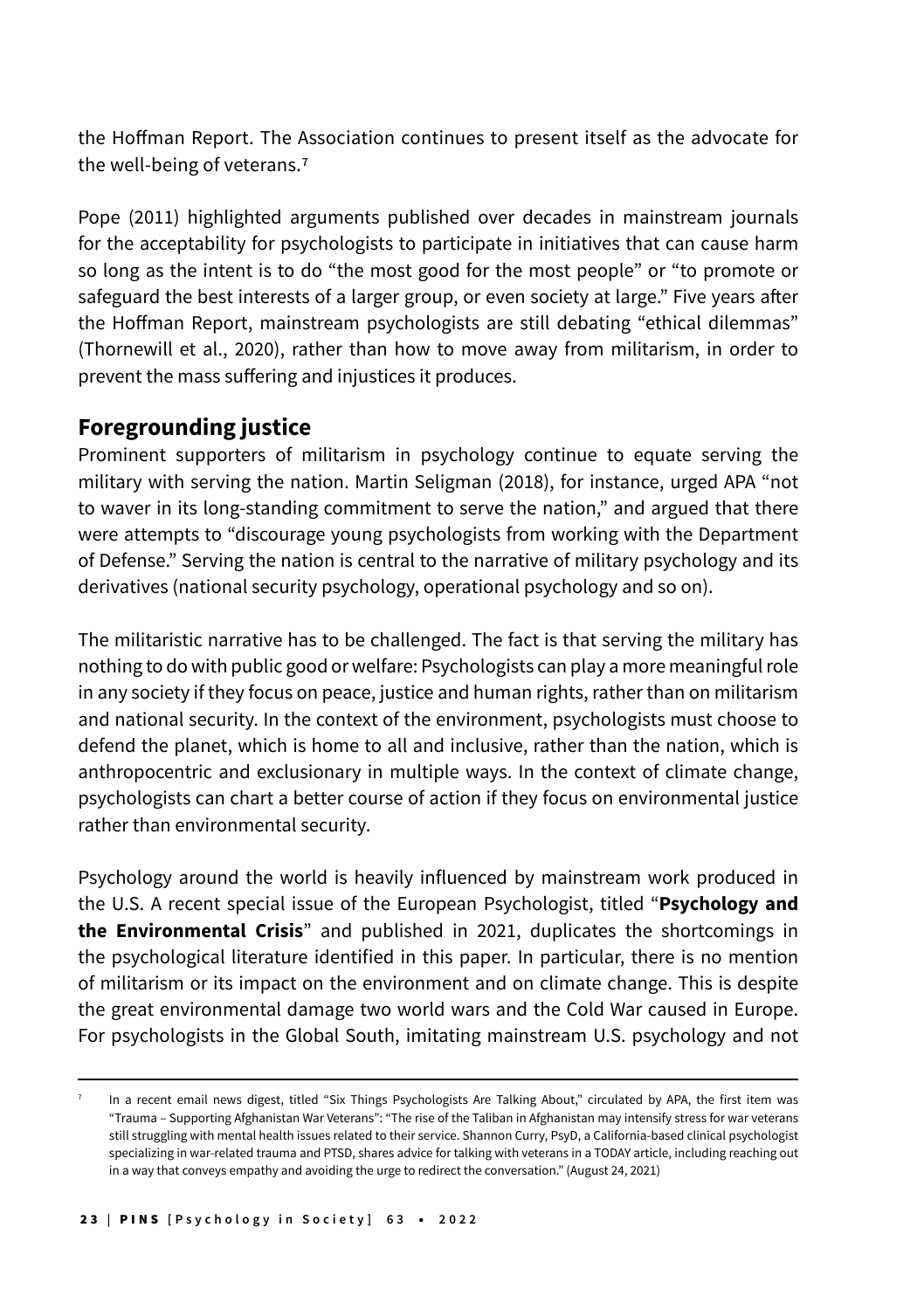tackling militarism would be a bigger mistake: Militarism of imperial forces always targeted Global South and continues to do so today. Even climate change, an outcome of militarism, is being used to justify militarism and its never-ending "interventions".

### **Foregrounding prevention**

Finally, moving away from militarism is a matter of primary prevention – a key principle in public health and community psychology. The psychological literature on climate change has so far focused on individual decisions or the level of the individual. This has resulted in an emphasis on the psychological consequences of climate change. The principle of primary prevention requires a focus on root causes and mass impact as George Albee (1985) put it: "No mass disorder afflicting humankind has ever been brought under control or eliminated by attempts at treating the afflicted individual nor by training large numbers of therapists." History teaches us that militarism has always created suffering for the masses within as well as across borders.

Rejecting militarism serves public health at a global scale because it opens up possibilities for peace and justice, and directly addresses two real threats, namely nuclear annihilation and climate collapse. Today climate change imposes a crossroads on psychologists. Psychologists can continue to neglect or worse serve militarism, or they can focus on peace and demand social and environmental justice. If psychologists should ever join a defense force, they should join the millions who actively demand environmental justice and a sustainable planet.

#### **References**

Albee, G (1985) The argument for primary prevention. **Journal of Primary Prevention, 5(4),** 213-219.

Barrie, C (2017) Foreword. In Thomas, M D (2017) **The securitization of climate change: Australian and United States' military responses**. Cham: Springer.

Beattie, G & McGuire, L (2018) **The psychology of climate change**. London: Routledge.

Bechtel, R B & Churchman, A (2002) (Eds.) **Handbook of environmental psychology**. Danvers: Wiley.

Bowles, S & Bartone, P T (2017) **Handbook of military psychology: Clinical and organizational practice**. Cham: Springer.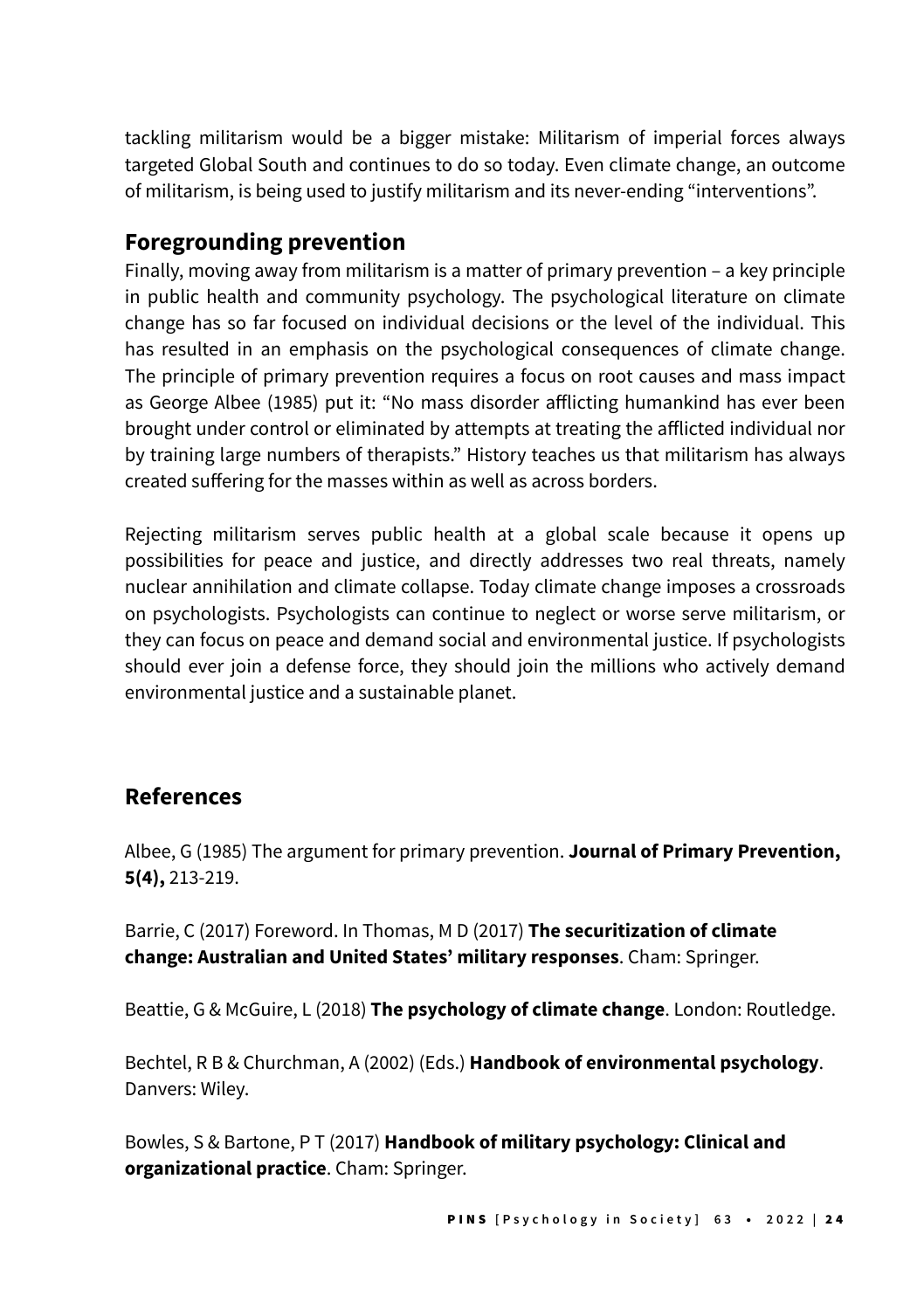Branagan, M (2013) **Global warming, militarism and nonviolence: The art of active resistance**. Basingstoke: Palgrave Macmillan.

Brandon, S E (2011) Impacts of psychological science on national security agencies post-9/11. **American Psychologis**t, **66(6),** 495–506.

Byers, S, Snowe, O, Carr, B, Holdren, J P et al. (2005) **Meeting the climate challenge: Recommendations of the International Climate Change Task Force**. Institute for Public Policy Research, Center for American Progress, and Australia Institute, January. Available at https://www.hks.harvard.edu/publications/meeting-climate-challengerecommendations-international-climate-change-task-force.

Clark, B, Jorgenson, A K & Kentor, J (2010) Militarization and energy consumption: A test of treadmill of destruction theory in comparative perspective. **International Journal of Sociology, 40(2),** 23-43.

Clayton, S, Devine-Wright, P, Stern, P C, Whitmarsh, L, Carrico, A, Steg, L, Swim, J & Bonnes, M (2015) Psychological research and global climate change. **Nature Climate Change, 5(7),** 640-646.

Clayton, S & Karazsia, B T (2020) Development and validation of a measure of climate change anxiety. **Journal of Environmental Psychology, 69,** 101434.

Clayton, S & Manning, C (Eds) (2018) **Psychology and climate change: Human perceptions, impacts, and responses**. London: Academic Press.

Crawford, N C (2019) **Pentagon fuel use, climate change, and the costs of war**. Watson Institute, Brown University.

Değirmencioğlu, S M (2021) Psychology as business and domination: Challenging the colonial and the "import-export" model. In Beshara R K (ed) **Critical psychology praxis: Psychosocial non-alignment to modernity/coloniality**. London: Routledge.

Değirmencioğlu, S M (2020a) From ending war to permanent war. **Peace Review**, **32(3),** 278-284.

Değirmencioğlu, S M (2020b) A time to speak up. Part of a report titled "How 2020 changed us: Psychology leaders offer their take on how this has been a year of turmoil and transition". **Monitor on Psychology, 51(8),** available at https://www.apa.org/ monitor/2020/11/feature-2020-change.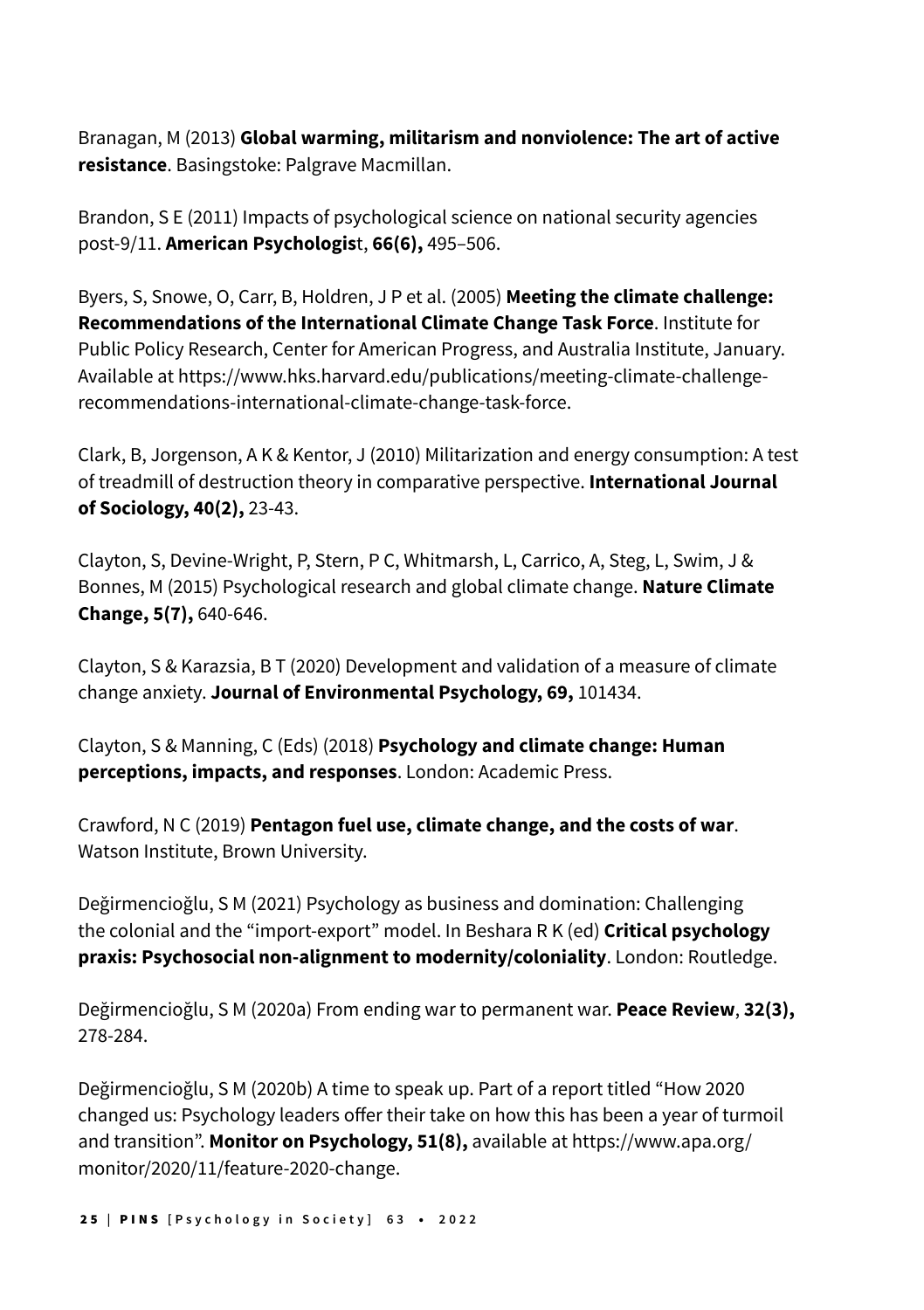Değirmencioğlu, S M (2010) The psychology of napalm: Whose side are psychologists on? **Journal of Critical Psychology, Counselling and Psychotherapy, 10(4),** 196-205.

Doherty, T J & Clayton, S (2011) The psychological impacts of global climate change. **American Psychologist, 66(4),** 265-276.

Edwards, M W, Schweitzer, R D, Shakespeare-Finch, J, Byrne, A & Gordon-King, K (2019) Living with nuclear energy: A systematic review of the psychological consequences of nuclear power. **Energy Research & Social Science, 47,** 1-15.

Griffiths, P J (2005) Agent Orange in Viet Nam. **Critical Asian Studies**, **37(1),** 141-160.

Hartmann, B (2013) Climate chains: Neo-Malthusianism, militarism and migration. In Methmann, C, Rothe, D & Stephan, B (eds) **Interpretive approaches to global climate governance**. London: Routledge.

Hayes, K, Blashki, G, Wiseman, J, Burke, S & Reifels, L (2018) Climate change and mental health: Risks, impacts and priority actions. **International Journal of Mental Health Systems, 12(1),** 1-12.

Hayes, K & Poland, B (2018) Addressing mental health in a changing climate: Incorporating mental health indicators into climate change and health vulnerability and adaptation assessments. **International Journal of Environmental Research and Public Health, 15(9),** 1806.

Huddy, L & Feldman, S (2011) Americans respond politically to 9/11: Understanding the impact of the terrorist attacks and their aftermath. **American Psychologist, 66(6),** 455-467.

Hynes, H P (2011) The invisible casualty of war. **Peace Review**, **23(3),** 387-395.

Jorgenson, A K (2005) Unpacking international power and the ecological footprints of nations: A quantitative cross-national study. **Sociological Perspectives, 48(3),** 383-402.

Jorgenson, A K, Clark, B, & Kentor, J (2010) Militarization and the environment: a panel study of carbon dioxide emissions and the ecological footprints of nations, 1970–2000. **Global Environmental Politics**, **10(1),** 7-29.

Kleinman, S M (2012) World on fire: The vital—and ethical—role of behavioral scientists in national security operations. **Peace and Conflict: Journal of Peace Psychology, 18(4),** 405–407.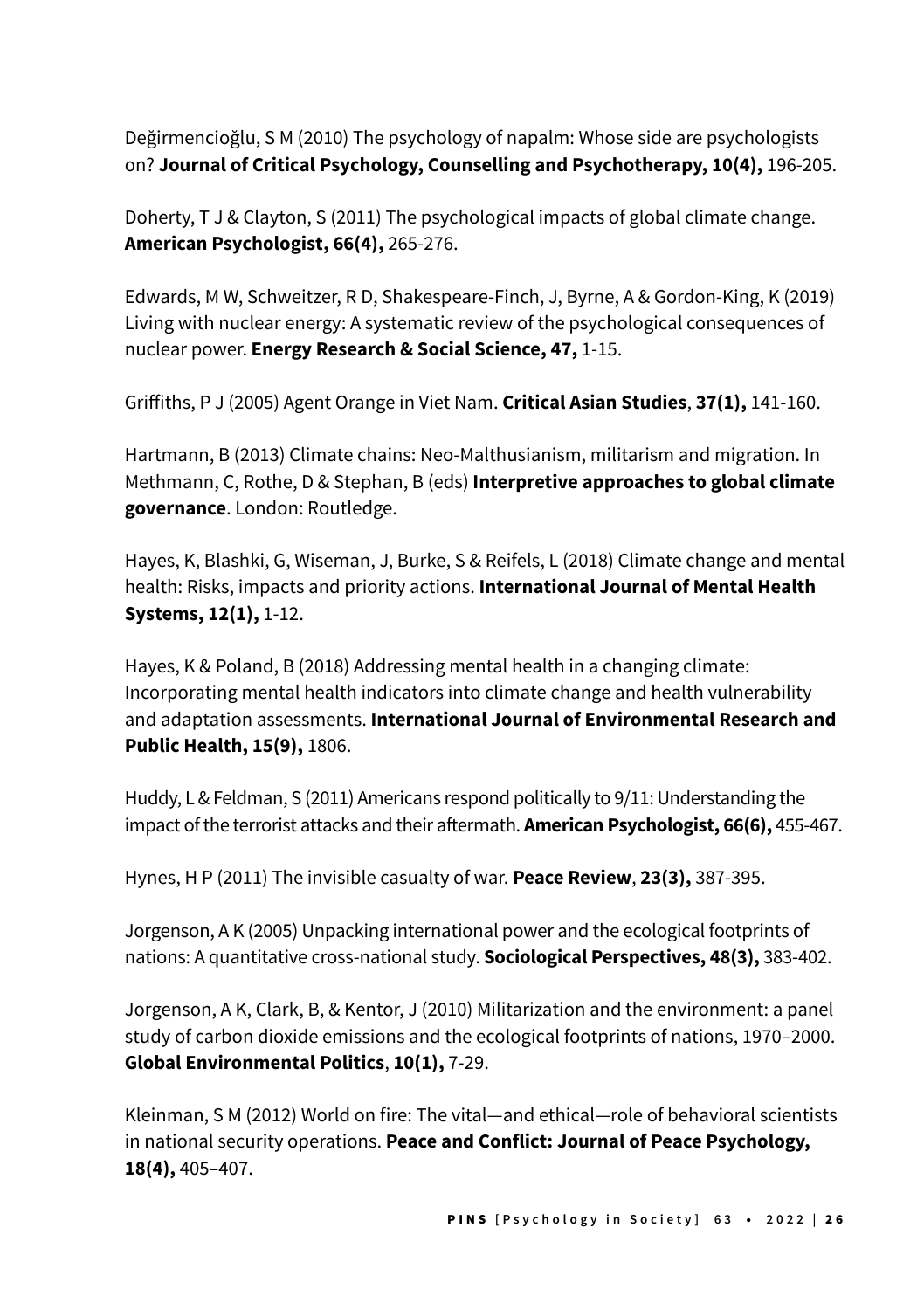Lee, J R (2009) **Climate change and armed conflict: Hot and cold wars**. London: Routledge.

Mangelsdorff, A D (2006) (Ed). **Psychology in the service of national security**. Washington, DC: American Psychological Association.

Mert, A (2013) Discursive interplay and co-constitution: Carbonification of environmental discourses, In Methmann, C, Rothe, D and Stephan, B (Eds.) (2013) **Interpretive approaches to global climate governance**. London: Routledge.

Messer, K D, Schulze, W D, Hackett, K F, Cameron, T A, & McClelland, G H (2006) Can stigma explain large property value losses? The psychology and economics of Superfund. **Environmental and Resource Economics, 33(3),** 299-324.

Nordås, R & Gleditsch, N P (2007) Climate change and conflict. **Political Geography, 26(6),** 627-638.

Pope, K S (2011) Psychologists and detainee interrogations: Key decisions, opportunities lost, and lessons learned. **Annual Review of Clinical Psychology, 7,** 459-481.

Seligman, M (2018) The Hoffman report, the Central Intelligence Agency, and the defense of the nation: A personal view. **Health Psychology Open, 5(2),** 1-9.

Smith, P N, Theodorakis, C W, Anderson, T A and Kendall, R J (2001) Preliminary assessment of perchlorate in ecological receptors at the Longhorn Army Ammunition Plant (LHAAP), Karnack, Texas. **Ecotoxicology, 10,** 305–313.

Staal, M A & Stephenson, J A (2013) Operational psychology post-9/11: A decade of evolution. **Military Psychology, 25(2),** 93–104.

Staal, M A, & Stephenson, J A (2006) Operational psychology: An emerging subdiscipline in psychology. **Military Psychology**, 18, 269-282.

Swim, J K, Stern, P C, Doherty, T J, Clayton, S, Reser, J P, Weber, E U, Gifford, R & Howard, G S (2011) Psychology's contributions to understanding and addressing global climate change. **American Psychologist**, **66(4),** 241–250.

Theisen, O M, Gleditsch, N P & Buhaug, H (2013) Is climate change a driver of armed conflict?. **Climatic Change**, **117(3),** 613-625.